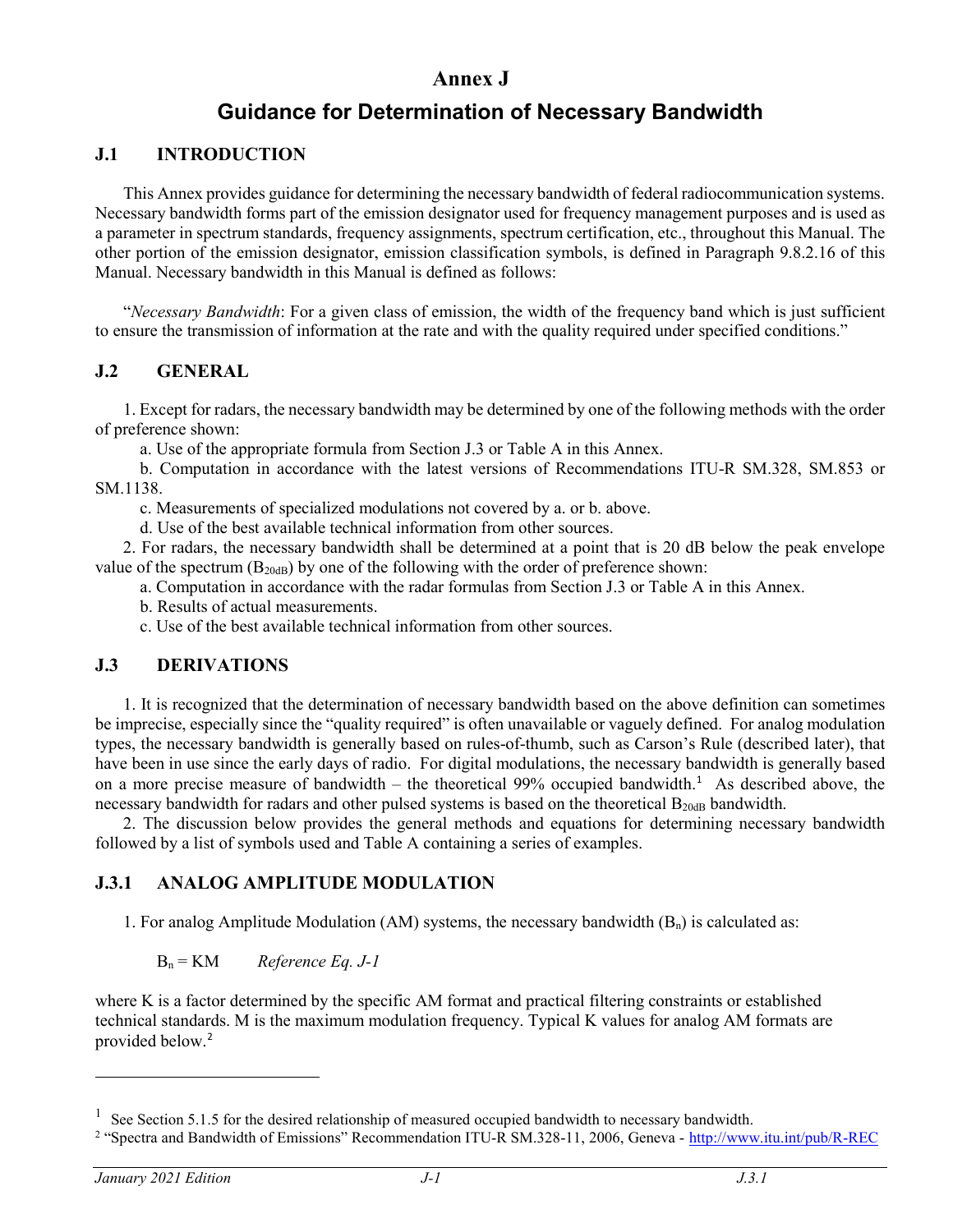| a. Single sideband, suppressed carrier (SSB-SC) | $K \leq 1$ . | Reference Eq. J-2               |
|-------------------------------------------------|--------------|---------------------------------|
| b. Single sideband, reduced carrier (SSB-RC)    | $K = 1$ .    | Reference Eq. J-3               |
| c. Single sideband, full carrier (SSB-FC)       | $K = 1$ ,    | Reference Eq. J-4               |
| d. Vestigial sideband (VSB)                     |              | $1 < K < 2$ , Reference Eq. J-5 |
| e. Double sideband (DSB)                        | $K = 2$      | Reference Eq. J-6               |
| f. Independent sideband (ISB) (see below).      |              |                                 |

2. For SSB-SC, an alternative equation is normally used as follows:

 $B_n = M - M_1$  (where  $M_1$  is the lowest modulation frequency) *Reference Eq.* J-7

3. For VSB, the necessary bandwidth may also be expressed as:

 $B_n = M + M_{res}$  (where  $M_{res}$  is the width of the residual sideband) *Reference Eq.* J-8

4. For ISB, the individual channels may be arranged in a DSB format, i.e., on both sides of the carrier or in an SSB format with all channels on one side of the carrier. For these ISB cases,  $B_n$  can be expressed as:

Bn = Msum (where Msum is the sum of the M for each channel) *Reference Eq. J-9*

for DSB, SSB-FC, and SSB-RC formats and for SSB-SC formats as:

 $B_n = M_{sum} - M_1$  *Reference Eq. J-10* 

5. For analog AM systems that use one or more subcarriers located above the baseband (including subcarriers that are angle modulated), the maximum modulation frequency is given by:

 $M = C_{\text{max}} + 0.5B_{\text{sc}}$  *Reference Eq. J-11* 

where  $C_{\text{max}}$  is the highest frequency subcarrier and  $B_{\text{sc}}$  is the bandwidth of the highest frequency subcarrier. By combining equations J-6 and J-11, the necessary bandwidth for double sideband analog AM with subcarriers, would then be:

 $B_n = 2C_{max} + B_{sc}$  *Reference Eq. J-12* 

Depending on the type of subcarrier modulation, the  $B_{\rm sc}$  term can be determined using equations defined herein. For example, if the highest frequency subcarrier is an unmodulated tone, equation J-12 reduces to simply:

 $B_n = 2C_{max}$  *Reference Eq.* J-13

If the highest frequency subcarrier is frequency modulated, then (see subsection C. below):

 $B_n = 2C_{max} + 2M + 2KD$  (where D is the peak frequency deviation) *Reference Eq. J-14* 

The necessary bandwidth for analog SSB systems with subcarriers is determined in a similar manner.

6. Typical values for M include:

| $M = 2.7$ to 3.1 kHz  | Commercial quality voice            |
|-----------------------|-------------------------------------|
| $M = 4$ to 10 kHz     | Broadcast quality voice & music     |
| $M = 4.2 \text{ MHz}$ | Standard definition broadcast video |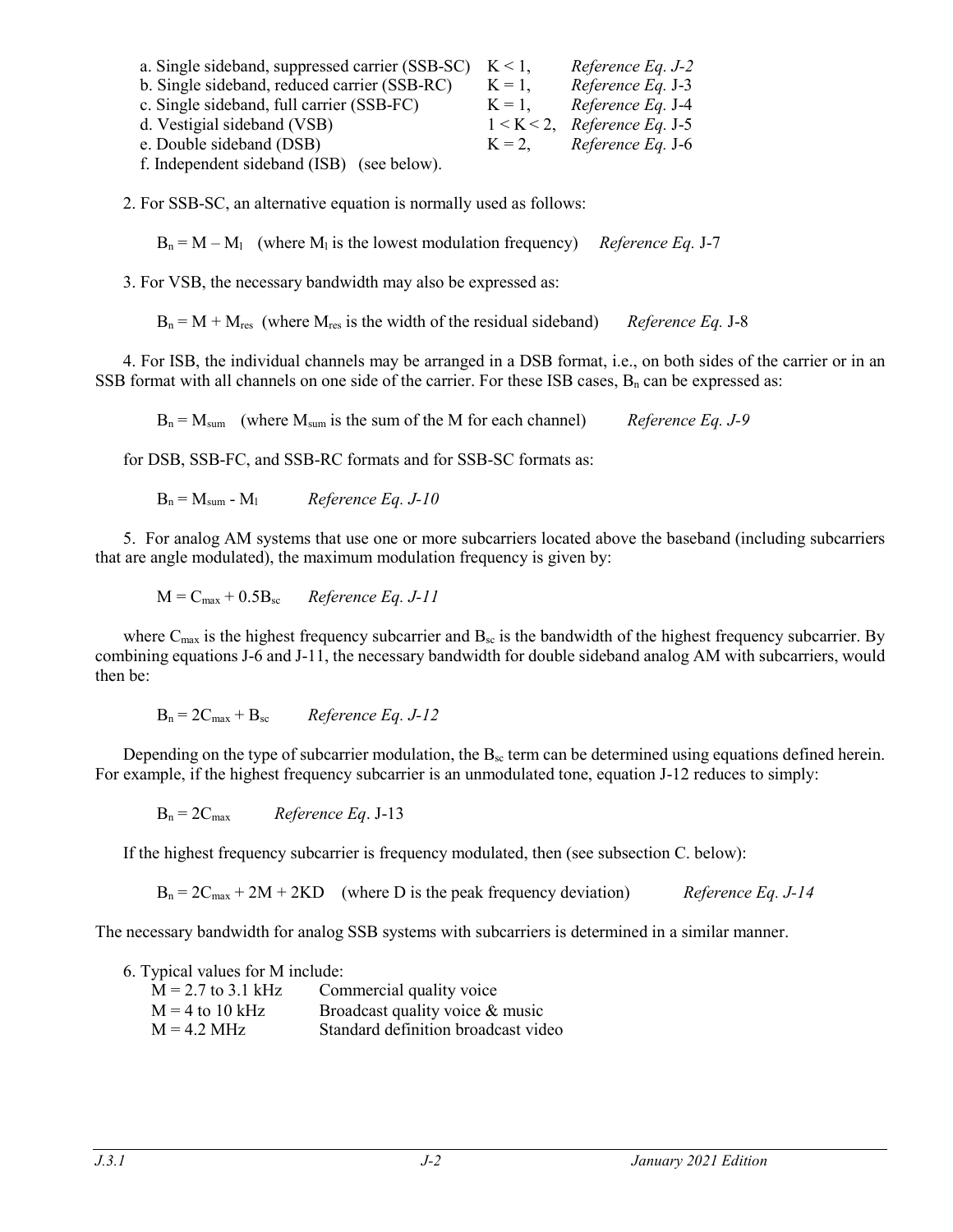#### **J.3.2 ANALOG FREQUENCY MODULATION**

1. The basis of the necessary bandwidth of analog Frequency Modulation (FM) systems is the long-established Carson's Rule as follows:[3](#page-2-0)

 $B_n = 2M + 2KD$  (where D is the peak frequency deviation) *Reference Eq. J-15* 

2. In its fundamental form, Carson's rule uses a fixed value of  $K = 1$ , but there may be instances where a different value, higher or lower, is appropriate based on measurements. For analog FM systems using one or more modulated or unmodulated subcarriers above the baseband, combining equations J.11 and J.15 yields:

$$
B_n = 2C_{max} + 2M + 2KD
$$
 *Reference Eq. J-16*

3. In some cases where a variety of subcarriers is used, established standards may specify only that the composite M including the baseband, subcarriers, and all modulation products be limited to a specific value.[4](#page-2-1) In this case the composite M is used to compute equation J-15.

4. Analog FM equipment using frequency division multiplex/FM (FDM/FM) techniques have been largely displaced by digital radios. Reference can be made to Recommendation ITU-R SM.853 for necessary bandwidth calculation methods for FDM/FM systems.<sup>[5](#page-2-2)</sup> Values for M and D are often stated in terms of a Modulation Index (MI) where

$$
MI = \frac{D}{M} \text{ and } 0.25 \leq \text{MI} \leq 5 \text{ (typically)}
$$

5. Typical values for M include:

| $M = 2.7$ to 3.1 kHz     | Commercial quality voice                               |
|--------------------------|--------------------------------------------------------|
| $M =$ up to 15 kHz       | Broadcast quality high-fidelity voice and music        |
| $M = 24$ kHz to 4028 kHz | Frequency division multiplex (6 to 960 voice channels) |
| $M = 4.2 MHz$            | Standard definition video links                        |

#### **J.3.3 ANALOG PHASE MODULATION**

Analog Phase Modulation (PM) is rarely used because of the more complex receiving hardware required. No examples of analog PM are included herein. If needed, an equivalent Carson's Rule for analog PM can be defined as:

 $B_n = 2(h + 1)M$  (where h is the phase modulation index) *Reference Eq. J-17* 

#### **J.3.4 PULSE CODE MODULATION/PM**

The next several sections contain K-factors for Pulse Code Modulation (PCM)/PM unfiltered and baseband filtered, with and without subcarriers.

The next subsections show the K-factors for unfiltered PCM/PM without subcarriers, as well as a selective set of unfiltered PCM/PM with subcarrier, and a selective set of filtered PCM/PM. It is recommended that the unfiltered PCM/PM results be also used as upper bounds on filtered PCM/PM with similar settings. Note the Kfactors are equal to BW<sub>95%</sub>/R, where R is the input data rate, and BW<sub>95%</sub> is the Two-Sided 95% power containment bandwidth. The input data rate R could include all source and channel encoding bits, such as error coding.

#### **K-factors for Unfiltered PCM/PM:**

<span id="page-2-0"></span><sup>&</sup>lt;sup>3</sup> "Notes on the Theory of Modulation", Proceedings of the Institute of Radio Engineers, volume 10, issue 1, February 1922, pages 57–64.

<span id="page-2-1"></span><sup>4</sup> See for example 47 CFR 73.44 and 47 CFR 73.317 for commercial AM and FM broadcast station standards.

<span id="page-2-2"></span><sup>5</sup> "Necessary Bandwidth", Recommendation ITU-R SM.853-1, 1997, Geneva - <http://www.itu.int/pub/R-REC>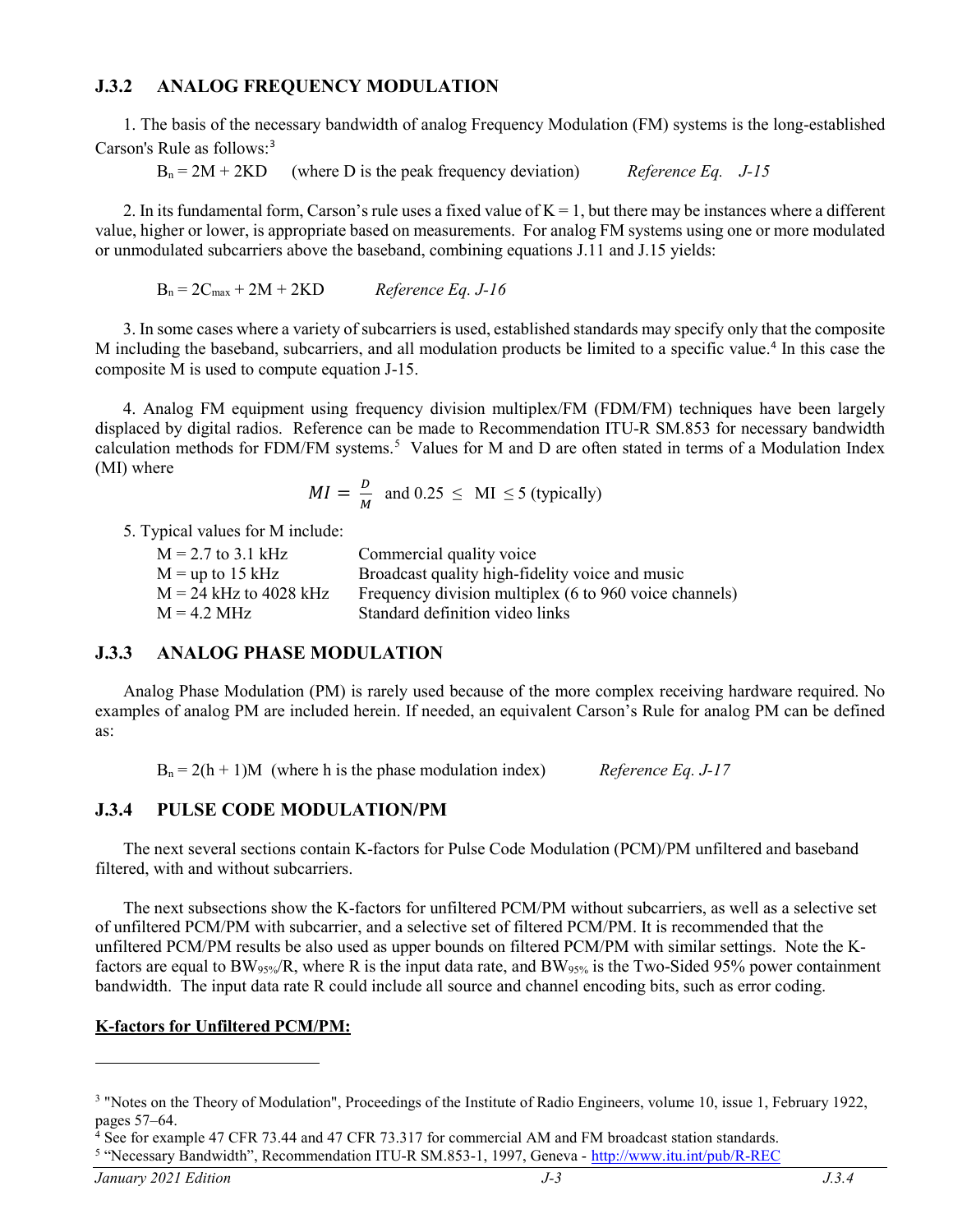Tables 1-3) show the K-factors for unfiltered PCM/PM with NRZ, and Bi-Phi (or Manchester), with and without subcarriers (sinewave, and squarewave). The cases with subcarrier (Table 2 and Table 3) are limited and as such engineering judgment should be made on settings that differ from those listed (example choose the settings that are closest to the given subcarrier system, or averaging between two settings).

Note that the unfiltered cases are proposed for use not only for unfiltered PCM/PM, but also as upper bounds for filtered PCM/PM, when none of the selective filtered cases shown in the next subsection apply.

| <b>Modulation Index</b> |                   | <b>K-factor</b>      |  |
|-------------------------|-------------------|----------------------|--|
|                         | <b>PCM/PM NRZ</b> | <b>PCM/PM Bi-Phi</b> |  |
| 0.2                     | 2x0.1             | 2x0.5                |  |
| 0.3                     | 2x0.2             | 2x0.8                |  |
| 0.4                     | 2x0.4             | 2x1.0                |  |
| 0.5                     | 2x0.5             | 2x1.2                |  |
| 0.6                     | 2x0.6             | 2x1.5                |  |
| 0.7                     | 2x0.7             | 2x2.8                |  |
| 0.8                     | 2x1.1             | 2x3.1                |  |
| 0.9                     | 2x1.4             | 2x3.3                |  |
| $\mathbf{1}$            | 2x1.5             | 2x4.7                |  |
| 1.1                     | 2x1.6             | 2x4.9                |  |
| 1.2                     | 2x1.7             | 2x5.1                |  |
| 1.3                     | 2x1.8             | 2x5.3                |  |
| 1.4                     | 2x2.1             | 2x5.4                |  |
| 1.5                     | 2x2.2             | 2x6.3                |  |
| $\pi/2$                 | 2x2.2             | 2x6.4                |  |

#### **Table 1: K-factors for PCM/PM Unfiltered without subcarrier**

#### **Table 2: K-factors for PCM/PM Unfiltered with Squarewave Subcarrier**

| <b>Modulation</b> | K-factor                                                                     |                                                                              |                                                                               |  |
|-------------------|------------------------------------------------------------------------------|------------------------------------------------------------------------------|-------------------------------------------------------------------------------|--|
| Index(m)          | <b>Subcarrier frequency (Fs)</b><br>over data rate (R)<br>ratio= $(F_s/R)=3$ | <b>Subcarrier frequency</b><br>(Fs) over data rate (R)<br>ratio= $(F_s/R)=9$ | <b>Subcarrier frequency (Fs)</b><br>over data rate (R)<br>ratio= $(F_s/R)=15$ |  |
| 0.4               | 2x4.8                                                                        | 2x11.9                                                                       | 2x16.7                                                                        |  |
| 1.2               | 2x23.8                                                                       | 2x61.9                                                                       | 2x104.8                                                                       |  |

#### **Table 3: K-factors for PCM/PM Unfiltered with Sinewave Subcarrier**

| <b>Modulation</b> | <b>K-factor</b>                                                              |                                                                              |                                                                               |  |
|-------------------|------------------------------------------------------------------------------|------------------------------------------------------------------------------|-------------------------------------------------------------------------------|--|
| Index(m)          | <b>Subcarrier frequency (Fs)</b><br>over data rate (R)<br>ratio= $(F_s/R)=3$ | <b>Subcarrier frequency</b><br>(Fs) over data rate (R)<br>ratio= $(F_s/R)=9$ | <b>Subcarrier frequency (Fs)</b><br>over data rate (R)<br>ratio= $(F_s/R)=15$ |  |
| 0.4               | 2x3.3                                                                        | 2x9.2                                                                        | 2x15.0                                                                        |  |
| 0.8               | 2x4.2                                                                        | 2x10.0                                                                       | 2x16.7                                                                        |  |
| 1.2               | 2x4.2                                                                        | 2x10.0                                                                       | 2x16.7                                                                        |  |
| 1.4               | 2x4.2                                                                        | 2x10.0                                                                       | 2x16.7                                                                        |  |

#### **K-factors for Filtered PCM/PM without subcarrier**

The K-factors for a few baseband filtered PCM/PM settings are shown below (Table 4 and Table 5), which can be used when applicable. Only the PCM/PM without subcarrier is shown since the cases with subcarrier are less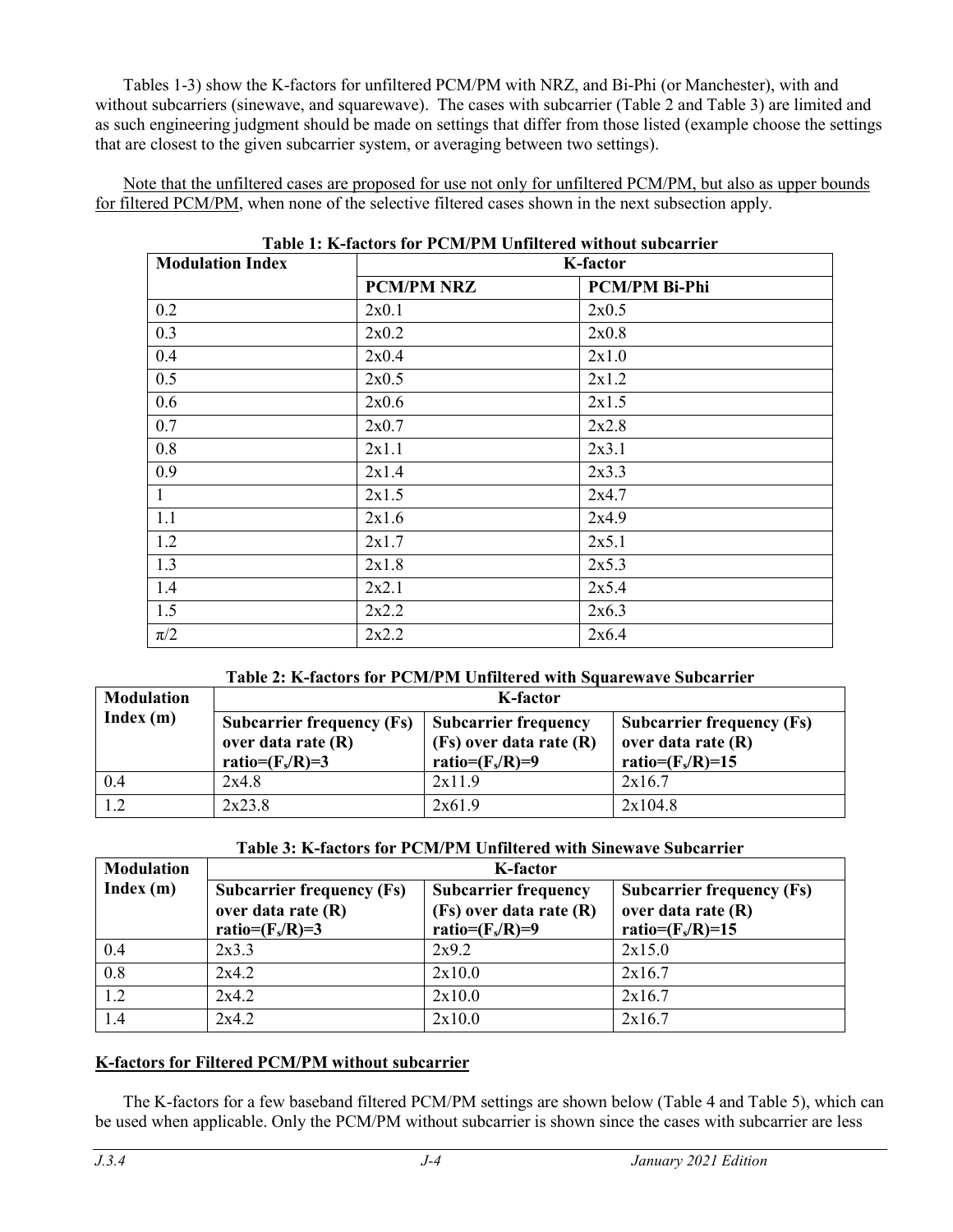common, especially for filtered PCM/PM. When a setting approximately matches one of those listed in the tables below, the corresponding K-factors should be used, otherwise the upper bound limits given by the unfiltered results discussed in the previous section can be utilized. Furthermore, it is recommended to utilize simulation tools when available to estimate the required bandwidth and K-factors for other settings, while noting that filtered values should never exceed the upper bounds provided by the unfiltered cases. The simulation results may vary depending on the included models (example power amplifiers, nonlinearities, input data asymmetry and imbalance, and other nonlinear effects), and hence additional margins can be added accordingly.

The next two tables show the K-factors values for a selective set of filtered PCM/PM. The K-factors are equal to BW95%/R where R is the input data rate, which could include all source and channel encoding bits, such as error coding. The tables show results for filtered PCM/PM with NRZ, and Bi-Phi (or Manchester).

| Table 4: K-factors for PCM/PM NKZ with Filtering and without Subcarrier |                    |                                        |                 |
|-------------------------------------------------------------------------|--------------------|----------------------------------------|-----------------|
| <b>Modulation</b>                                                       | <b>Filter Type</b> | <b>Filter Characteristics</b>          | <b>K-factor</b> |
| Index(m)                                                                |                    |                                        |                 |
| 1.2                                                                     | Square Root        | $2000 \text{ tap}$ ; roll off factor=1 | 2x0.6           |
|                                                                         | Raised Cosine      |                                        |                 |
| 1.2                                                                     | Butterworth        | 3 pole; Bandwidth Symbol Time          | 2x1.1           |
|                                                                         |                    | Product $(BTs)=2$                      |                 |
| 1.2                                                                     | <b>Bessel</b>      | 3 pole; Bandwidth Symbol Time          | 2x1.3           |
|                                                                         |                    | Product $(BTs)=2$                      |                 |
| $\pi/2$                                                                 | Square Root        | 2000 tap; roll off factor= $1$         | 2x1.0           |
|                                                                         | Raised Cosine      |                                        |                 |
| $\pi/2$                                                                 | Butterworth        | 3 pole; Bandwidth Symbol Time          | 2x2.0           |
|                                                                         |                    | Product $(BTs)=2$                      |                 |
| $\pi/2$                                                                 | Bessel             | 3 pole; Bandwidth Symbol Time          | 2x1.8           |
|                                                                         |                    | Product $(BTs)=2$                      |                 |

 **Complete 4: K-factors for Principle 4: K-factors for PCM/PM NRZ with Filtering and Without Subcarriers** 

|  |  |  | Table 5: K-factors for PCM/PM Bi-Phi with Filtering and without Subcarrier |
|--|--|--|----------------------------------------------------------------------------|
|  |  |  |                                                                            |

| <b>Modulation</b> | <b>Filter Type</b>                  | <b>Filter Characteristics</b>                      | <b>K-factor</b> |
|-------------------|-------------------------------------|----------------------------------------------------|-----------------|
| Index(m)          |                                     |                                                    |                 |
| 1.2               | Square Root                         | $2000$ tap; roll off factor=1                      | 2x2.0           |
|                   | Raised Cosine                       |                                                    |                 |
| 1.2               | <b>Butterworth</b>                  | 3 pole; Bandwidth Symbol Time<br>Product $(BTs)=2$ | 2x3.0           |
| 1.2               | <b>Bessel</b>                       | 3 pole; Bandwidth Symbol Time<br>Product $(BTs)=2$ | 2x3.0           |
| $\pi/2$           | <b>Square Root</b><br>Raised Cosine | 2000 tap; roll off factor= $1$                     | 2x2.6           |
| $\pi/2$           | <b>Butterworth</b>                  | 3 pole; Bandwidth Symbol Time<br>Product $(BTs)=2$ | 2x4.0           |
| $\pi/2$           | <b>Bessel</b>                       | 3 pole; Bandwidth Symbol Time<br>Product $(BTs)=2$ | 2x4.0           |

## **J.3.5 DIGITAL FM**

1. Digital FM is generally a form of frequency shift keying (FSK) modulation. For the necessary bandwidth of digital FM systems, a form of Carson's Rule is again used with the first term replaced by its digital equivalent as follows: [6](#page-4-0)

Bn = R/Log2S + 2KD *Reference Eq. J-18*

<span id="page-4-0"></span><sup>6</sup> "Necessary Bandwidth", Recommendation ITU-R SM.853-1, 1997, Geneva - <http://www.itu.int/pub/R-REC>

*January 2021 Edition J-5 J.3.5*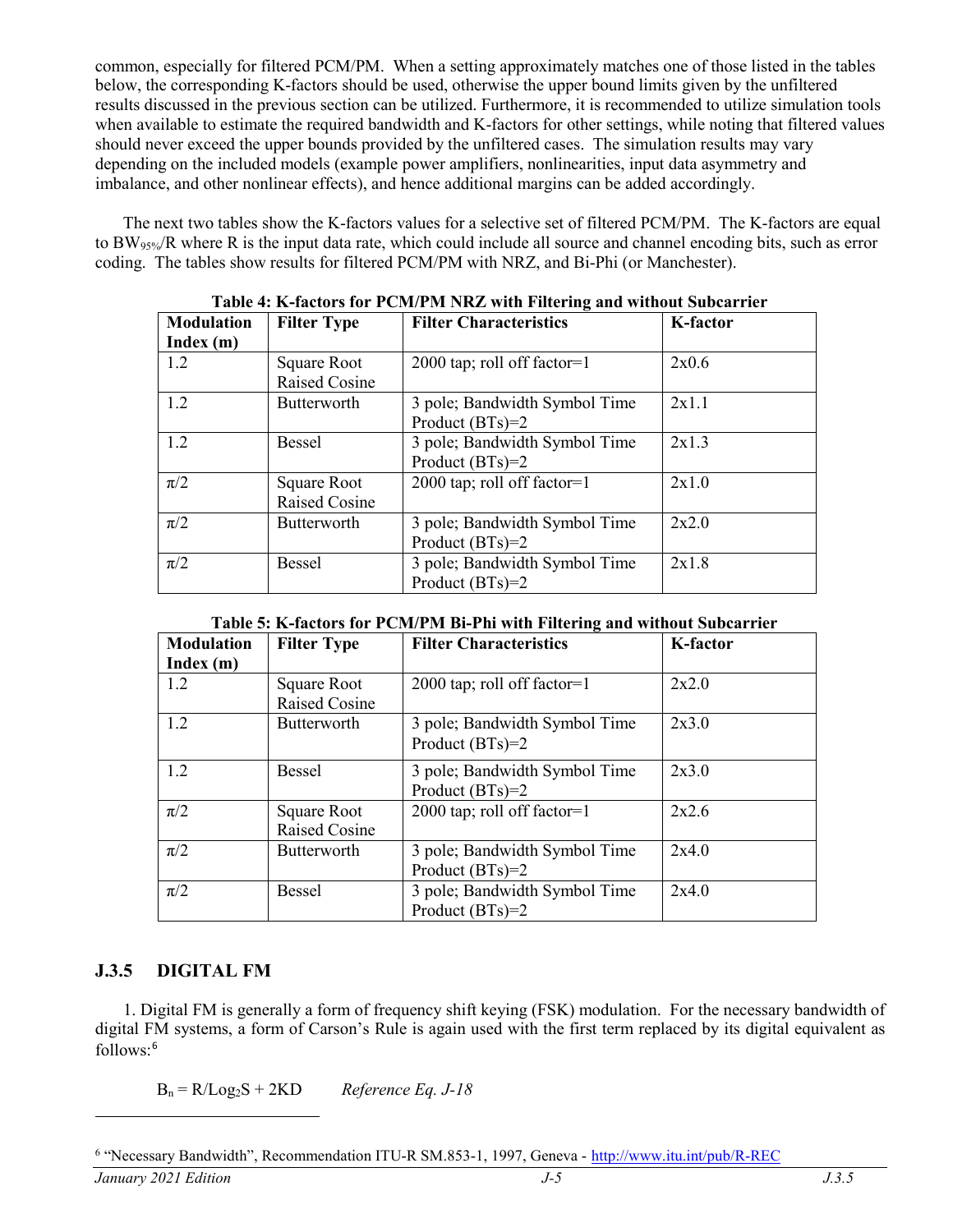where R is the transmitted RF bit rate and S is the number of equivalent non-redundant signaling states. The value for K depends on the modulation format and specific filtering, but a value of 0.89 to 1.2 is often used based on the theoretical 99% occupied bandwidth. In some cases where the modulation index and filtering are standardized, the  $B_n$  can be expressed simply as:<sup>[7](#page-5-0)</sup>

#### $B_n = KR/Log_2S$  J-19 or  $B_n = KR$  *Reference Eq. J-20*

2. Minimum shift keying (MSK), Gaussian-filtered MSK (GMSK), and Continuous Phase FSK (CPFSK) are popular forms of FSK that are defined by a bandwidth∙time (B<sub>3dB</sub>T) product.<sup>[8](#page-5-1)</sup> Using equation J.20, Recommendation ITU-R SM.328 defines the K factor for several values of  $B_{3dB}T$  given below based on the theoretical 99% occupied bandwidth.

| <b>Modulation</b>  | D              | $B_{3dB}T$ | K              |
|--------------------|----------------|------------|----------------|
| CPFSK (unfiltered) | .35R (typical) | $\infty$   | 1.62           |
| MSK (unfiltered)   | .25R           | $\infty$   | 1.28           |
| <b>GMSK</b>        | .25R           | 1.0        | $\approx$ 1.15 |
| <b>GMSK</b>        | .25R           | 0.5        | 1.03           |
| <b>GMSK</b>        | .25R           | 0.3        | .91            |
| <b>GMSK</b>        | .25R           | 0.25       | .86            |
| <b>GMSK</b>        | .25R           | 0.15       | .70            |

Caution should be exercised to define R as the transmitted RF data rate with all data, overhead, redundancy, and error-correction bits included rather than the data rate available to the end user, which can be significantly lower. Also caution should be used in applying the factor D since often in the literature the modulation index for FSK systems may be stated in terms of the total deviation which is twice the peak deviation (D) used herein. Examples are provided later in Table A.

3. For telegraphy systems using FSK, the information rate is normally expressed in bauds (B) with the necessary bandwidth given by:

 $B_n = B + 2KD$  *Reference Eq. J-21* 

where K is typically 1.1 to  $1.2<sup>9</sup>$  $1.2<sup>9</sup>$  $1.2<sup>9</sup>$ 

# **J.3.6 DIGITAL AMPLITUDE SHIFT KEYING, PHASE SHIFT KEYING, AND QUADRATURE AMPLITUDE MODULATION**

1.The necessary bandwidth for Amplitude Shift Keying (ASK), Phase Shift Keying (PSK), and Quadrature Amplitude Modulation (QAM) are all computed in the same manner as:<sup>[10](#page-5-3)</sup>

Bn = 2KR/Log2S *Reference Eq. J-22*

<span id="page-5-0"></span><sup>7</sup> "Spectra and Bandwidth of Emissions", ITU-R SM.328-11, 2006, Geneva - <http://www.itu.int/pub/R-REC>

<span id="page-5-1"></span><sup>&</sup>lt;sup>8</sup> Where  $B_{3dB}$  is the filter 3 dB bandwidth and T is the symbol length

<span id="page-5-2"></span><sup>9</sup> Determination of necessary bandwidths including examples for their calculation and associated examples for the designation of emissions, Rec. ITU-R SM.1138-2, Geneva, October 2008 - <http://www.itu.int/pub/R-REC>

<span id="page-5-3"></span><sup>10</sup> Recommendation ITU-R SM.853-1, Necessary Bandwidth, 1997 - <http://www.itu.int/pub/R-REC>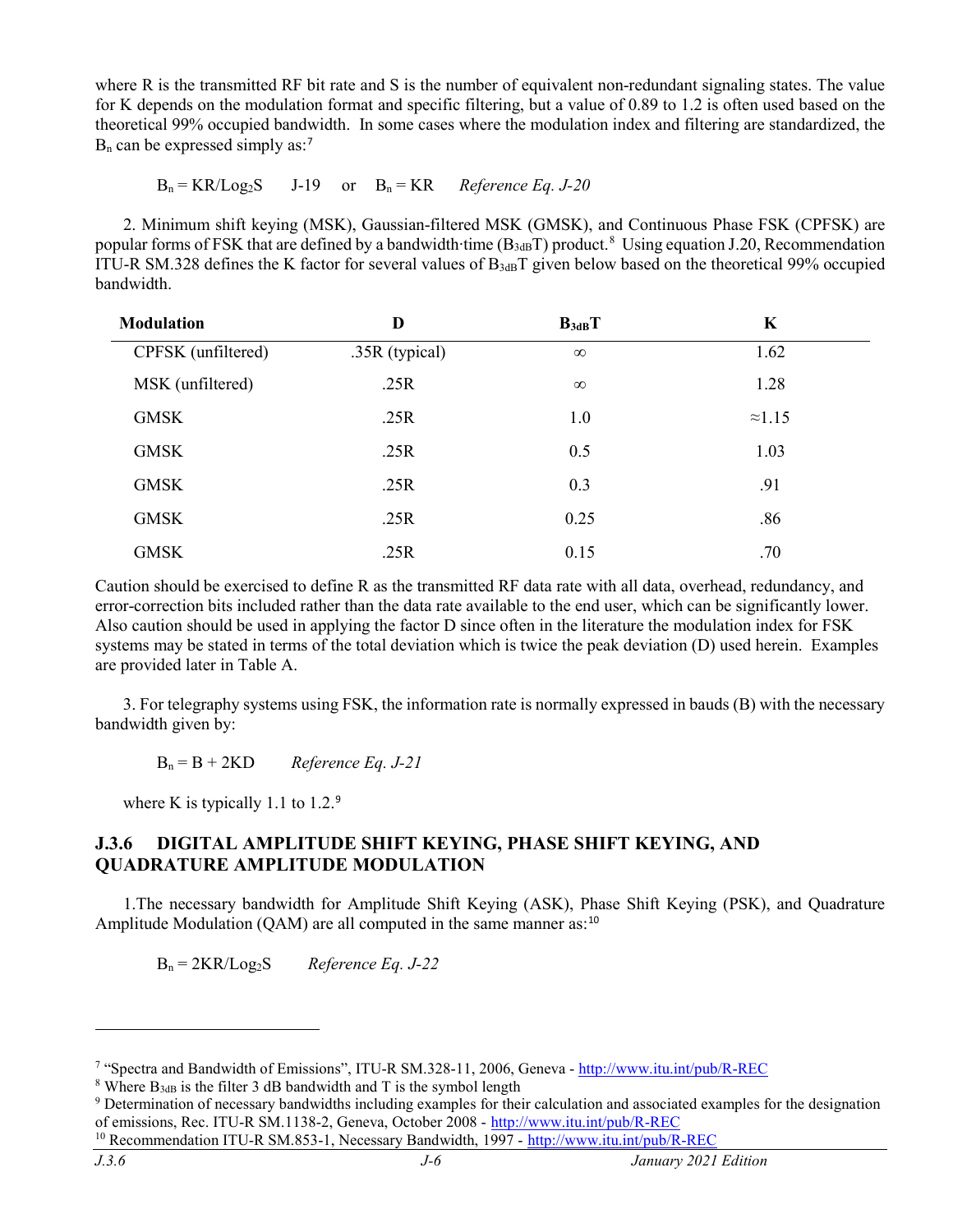Values for K depend primarily on the nature of the baseband filtering employed in the transmitter. One common form of filtering is root raised cosine (RRC) that is defined by a rolloff factor  $(\alpha)$  with a value between 0 and 1.

Figure 1, taken from Recommendation ITU-R SM.853, gives computed K values as a function of the rolloff factor for use with Equation J.22 for QAM systems using RRC filtering. Figure 1 may also be a useful guide for ASK and PSK modulation types as well. Note that in the special case where vestigial sideband techniques are used with ASK, PSK, or QAM, the K value could approach ½ of the value given by Figure 1. In some cases where the modulation index and filtering are standardized, the necessary bandwidth can be expressed simply as:

### Bn = KR *Reference Eq. J-23*

As described above, caution should be exercised to define R as the transmitted RF value with all data, overhead, redundancy, and error-correction bits included.



**Figure 1 K Value Versus Roll off for QAM Modulation**

2. For the special case of telegraphy using manual ASK techniques (Morse code), the necessary bandwidth is defined by:

### Bn = KB *Reference Eq. J-24*

where K is 5 for fading circuits and 3 for non-fading circuits.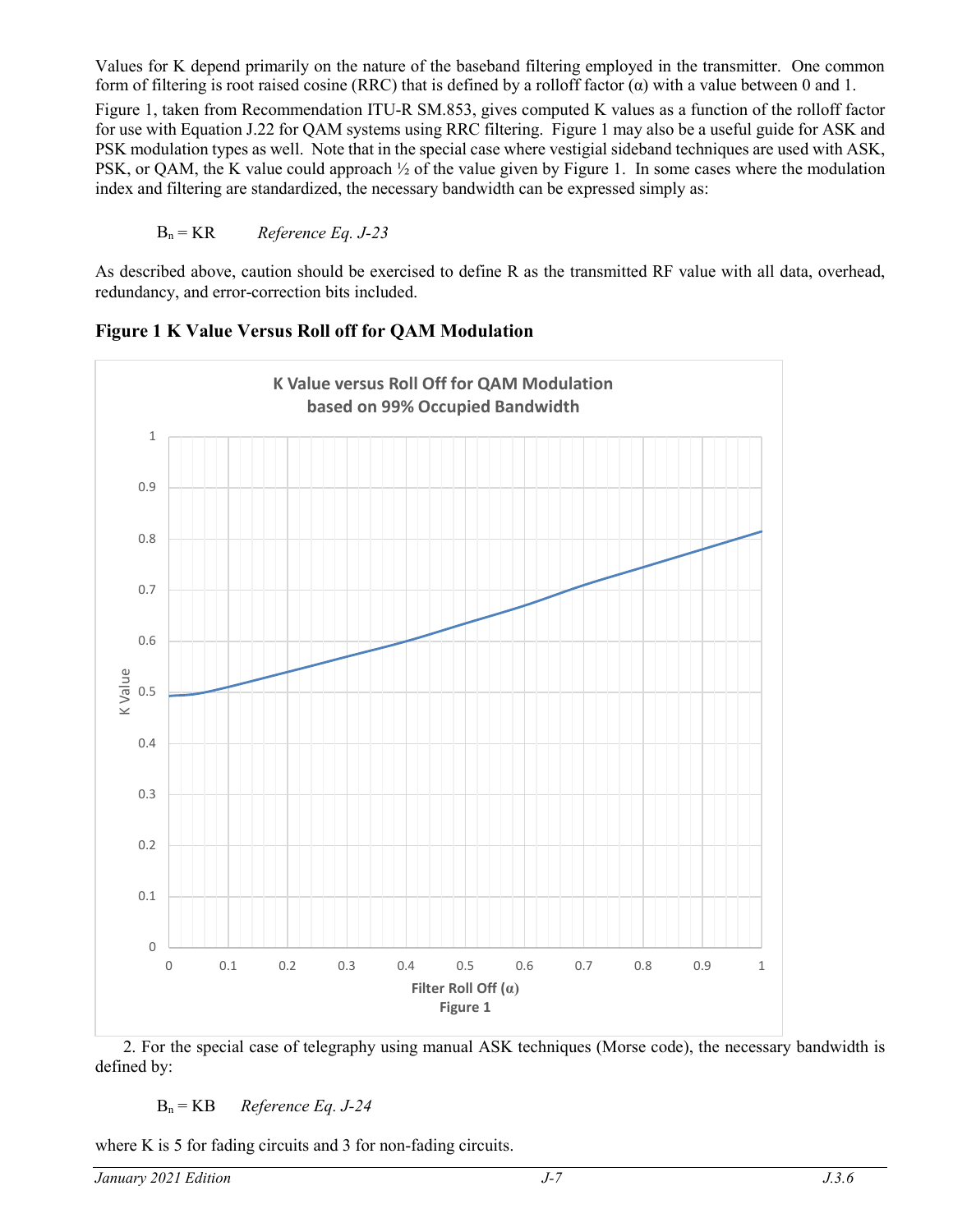# **J.3.7 RADAR SYSTEMS AND PULSE MODULATION**

1. Five types of radar systems are in common use: unmodulated continuous wave (CW), frequency modulated CW (FM/CW), unmodulated pulse, phase-coded pulse, and frequency modulated pulse. For federal radar systems, agreed upon methodologies for calculating necessary bandwidth have been established as shown below:

| <b>Radar Type</b>                        | $B_n$                                                          | Reference Eq. |
|------------------------------------------|----------------------------------------------------------------|---------------|
| CW <sup>11</sup>                         | $0$ Hz                                                         | $J-25$        |
| FM/CW                                    | $2B_{FM/CW}$                                                   | $J-26$        |
| Unmodulated pulsed <sup>12,13</sup>      | MIN $\left\{\frac{1.79}{\sqrt{t_r t}}, \frac{6.36}{t}\right\}$ | $J-27$        |
| Phase-coded pulsed, 12, 13, 14           | MIN $\left\{\frac{1.79}{\sqrt{t_r t}}, \frac{6.36}{t}\right\}$ | $J-28$        |
| Frequency modulated pulsed <sup>12</sup> | $\left\{\frac{1.79}{\sqrt{t_r t}} + 2B_c\right\}$              | $J-29$        |

where  $B_C =$  Bandwidth of the frequency deviation for FM modulated pulsed radars (the total frequency shift during the pulse duration) in MHz.

BFM/CW = Bandwidth of the frequency deviation (peak difference between instantaneous frequency of the modulated wave and the carrier frequency for FM/CW radar systems).

 $t =$  Emitted pulse duration in usec at 50% amplitude (voltage) points. The 100% amplitude is the nominal peak level of the pulse.

 $t_r$  = Emitted pulse rise time in usec from the 10% to the 90% amplitude points on the leading edge.

2. For non-radar pulse systems, a universally accepted methodology has not been identified. For unmodulated pulse systems, Recommendation ITU-R SM.1138 lists:

Bn = 2K/t *Reference Eq. J-30*

But this recommendation states "K depends upon the ratio of pulse duration to pulse rise time. Its value usually falls between 1 and 10 and in many cases it does not need to exceed 6." For purposes herein, equations J-27 through J-29 may be used for non-radar pulse systems.

# **J.3.8 MULTIPLE CARRIER MODULATION**

Many modern communication systems employ multiple carrier modulation. These take several forms including orthogonal frequency division multiplex (OFDM), coded OFDM (COFDM) and orthogonal frequency division multiple access (OFDMA). Each of these types use a large number of closely spaced orthogonal subcarriers to carry data with each subcarrier modulated using conventional techniques such as PSK or QAM. For federal multiple carrier systems with  $N_s > 16$ , the following approximation has been used to calculate necessary bandwidth:

 $B_n = (N_s + 16.25)C_s$  *Reference Eq. J-31* 

<span id="page-7-0"></span> $11$  The emission of a CW transmitter will not be zero due to noise and other considerations. However, designating zero as the necessary bandwidth is a valid method for identifying such equipment.

<span id="page-7-1"></span><sup>&</sup>lt;sup>12</sup> For frequency hopping systems the necessary bandwidth is the instantaneous one of an individual channel.

<span id="page-7-2"></span><sup>&</sup>lt;sup>13</sup> MIN means the minimum of the two indicated terms.

<span id="page-7-3"></span><sup>&</sup>lt;sup>14</sup> For phase coded pulse signals the pulse width and rise times are those associated with a single sub-pulse or chip. If the rise time of a single sub-pulse is not available, assume it is 40% of the time to switch from one phase or sub-pulse to the next.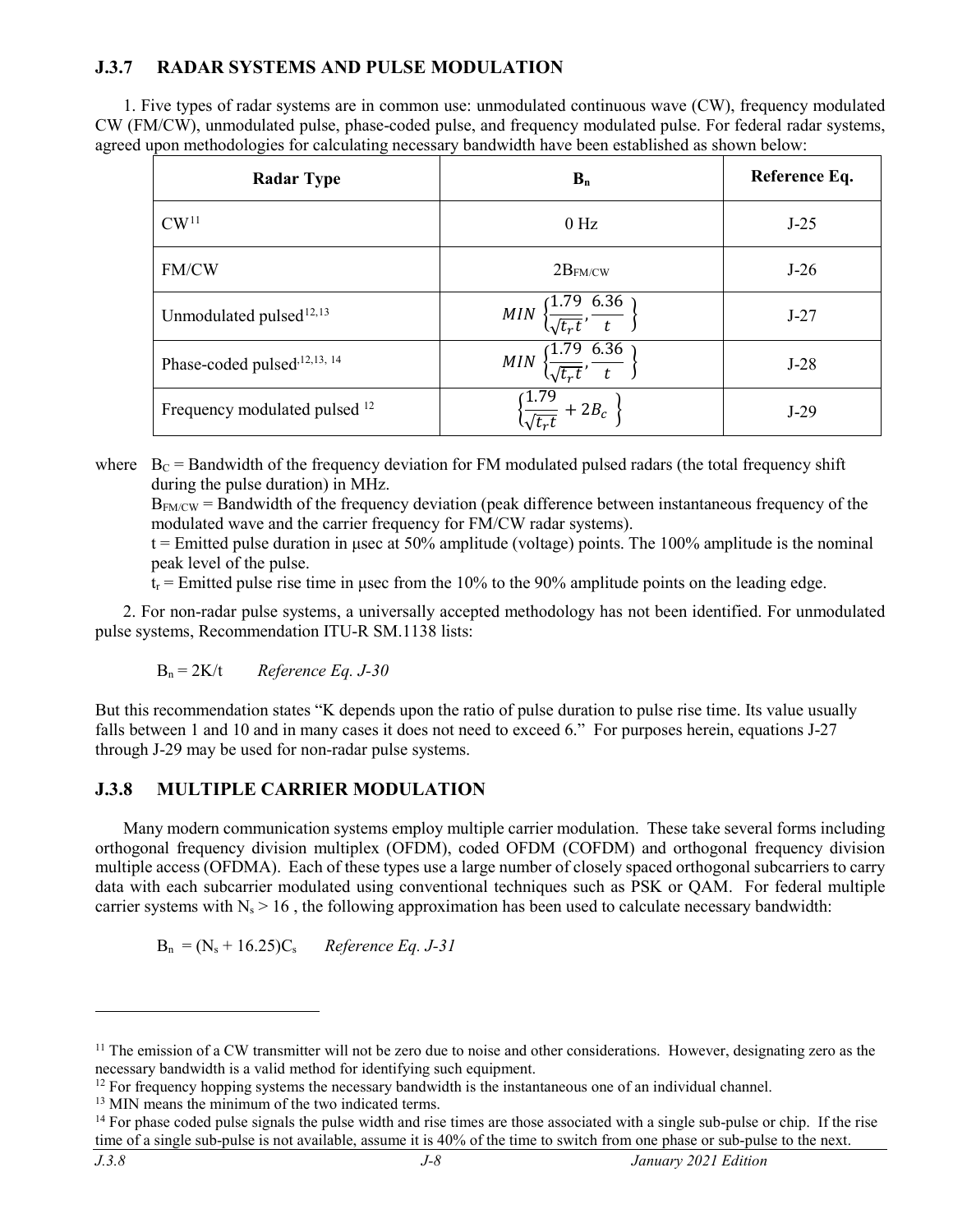where  $N_s$  is the number of active subcarriers and  $C_s$  is the spacing between subcarriers.<sup>[15](#page-8-0)</sup>

It is noted that many commercial systems using multiple carrier modulation specify the bandwidth as simply:[16](#page-8-1)

 $B_n = N_sC_s$  *Reference Eq. J-32* 

As an exception to the above, some multiple carrier systems, such as hybrid systems discussed below, do not have a contiguous series of carriers in which case equation J-12 may be used.

#### **J.3.9 SPREAD SPECTRUM MODULATION**

Spread spectrum systems can be defined in several ways but normally take the form of either direct sequence spread spectrum (DSSS) or frequency-hopping spread spectrum (FHSS). In both cases the signal is intentionally spread over a much wider bandwidth than the baseband information bandwidth. For DSSS (also called CDMA, see below), binary PSK (BPSK) is typically used as the spreading technique and the necessary bandwidth can be calculated using methods described earlier for PSK. As noted earlier for frequency hopping systems, such as FHSS (also called FHMA, see below), the necessary bandwidth is normally the instantaneous bandwidth of an individual channel. However, it should be noted that the necessary bandwidth of some federal frequency hopping systems has been historically defined using the full hopping bandwidth as:

 $B_n = B_h + B_{ch}$  *Reference Eq. J-33* 

where  $B_h$  is the total frequency hopping bandwidth and  $B_{ch}$  is the individual channel bandwidth.

### **J.3.10 MULTIPLE ACCESS SYSTEMS**

Multiple access techniques are not modulation methods per se but are often included as part of the overall modulation description of a system. There are a large number of multiple access methods including: frequency division multiple access (FDMA), time division multiple access (TDMA), code division multiple access (CDMA), orthogonal frequency division multiple access (OFDMA), spatial division multiple access (SDMA), frequency hopping multiple access (FHMA), and carrier sense multiple access (CSMA). The necessary bandwidth for systems using CDMA, OFDMA, and FHMA techniques has been discussed earlier. For systems using TDMA, SDMA, FDMA, or CSMA techniques, the necessary bandwidth is generally calculated based on the modulation used by an individual user using techniques described earlier.

## **J.3.11 HYBRID SYSTEMS**

In some cases, two signals can be overlaid within the same channel called composite or hybrid modulations. This is the case for the U.S. digital AM and FM commercial broadcast standards known as in-band on-channel (IBOC). IBOC refers to the method of transmitting a digital radio broadcast signal in the same channel as the AM or FM station's analog signal. The transmission of the digital signal using COFDM methods occupies the sidebands above and below the analog signal and transmitted at a lower power level. For these broadcast stations, the composite emission is limited by regulations to the existing analog spectral emission mask and, as a result, the necessary bandwidth is considered to be the same as the original analog signal.

#### **J.3.12 ULTRAWIDEBAND SYSTEMS**

Ultrawideband (UWB) systems are authorized under provisions of Sections 7.8, 7.9, 8.3.31, or 10.11 of this Manual. The bandwidth of UWB systems is defined as the frequency band bounded by the points that are 10 dB below the highest radiated emission, as based on the complete transmission system including the antenna. These

<span id="page-8-0"></span><sup>&</sup>lt;sup>15</sup> In some cases, certain subcarriers are not active (do not carry data or pilot tones) to provide guardbands. Only the number of active subcarriers is used in these equations.

<span id="page-8-1"></span><sup>&</sup>lt;sup>16</sup> Determination of necessary bandwidths including examples for their calculation and associated examples for the designation of emissions, Rec. ITU-R SM.1138-2, Geneva, October 2008 - <http://www.itu.int/pub/R-REC>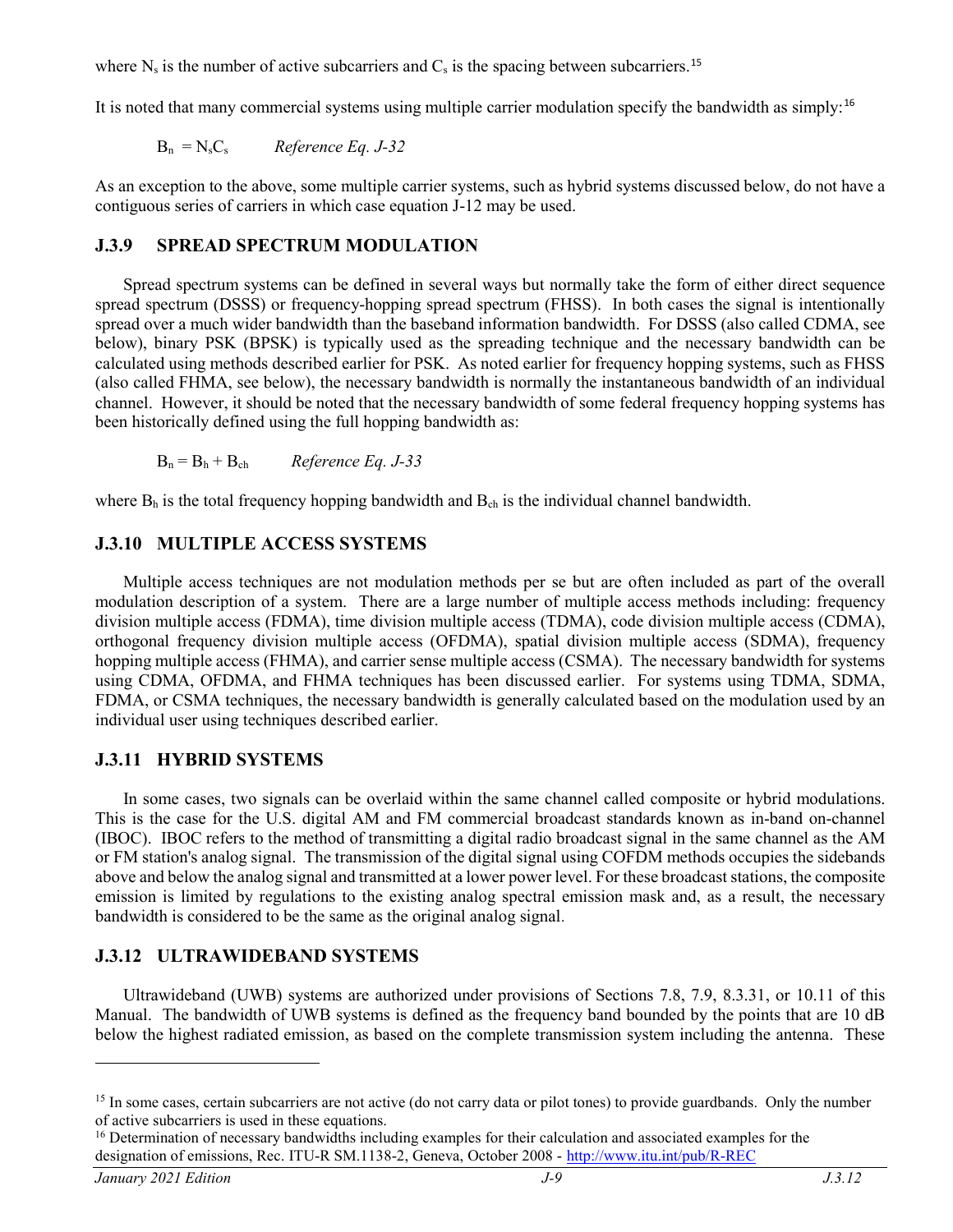systems are typically pulse or impulse modulated but may include other forms. There are no defined methodologies for calculating the UWB necessary bandwidth, which is usually defined by measurements. Section K.3.6 describes emission limitations applicable to these systems.

# **J.3.13 OTHER FACTORS**

Guardbands are not normally included as part of the necessary bandwidth of a system, although they are occasionally included especially in commercial systems. For example, a 4G-LTE signal specified as 10 MHz typically has an actual necessary bandwidth of 9 MHz. Also since most of the equations described above include certain approximations, it is sometimes misleading or false precision to specify a calculated necessary bandwidth result to three or four significant digits. Consequently, rounding of calculated results to two significant digits or even one significant digit is sometimes used.

# **J.4 SYMBOLS**

As appropriate, Table A shall be used for calculation of necessary bandwidth. The following symbols are used in this table:

 $B_{3dB} = 3 dB$  filter bandwidth

 $B =$  Digital symbol rate for telegraphy (i.e. baud)

 $B_c =$  Bandwidth of the frequency deviation for FM modulated pulsed radars (the total frequency shift during the pulse duration) in MHz.

 $B_{ch} =$  Bandwidth of an individual channel (frequency hopping system)

 $B_{FMCW}$  = Bandwidth of the frequency deviation (peak difference between instantaneous frequency of the modulated wave and the carrier frequency for FM/CW radar systems).

 $B_h$  = Total frequency hopping bandwidth

 $B_n =$  Necessary bandwidth

 $B_{\rm sc}$  = Bandwidth of the highest frequency subcarrier.

 $BW_{95\%}$  = The 95% power containment two sided bandwith

 $C_{\text{max}} =$  Highest frequency subcarrier or furthest removed from the carrier frequency.

 $C_s$  = Separation in frequency between adjacent sub-carriers or carriers of a multi-carrier modulation.

 $D =$  Peak deviation, i.e., half the difference between the maximum and minimum values of the instantaneous frequency.

 $F_s$  = The frequency (Hz) for a PCM/PM modulation subcarrier

 $K =$  An overall numerical factor which varies according to the emission and which depends upon the allowable signal distortion.

 $M =$  Maximum modulation frequency

 $MI =$  Modulation index

 $M_1 =$  Lowest modulation frequency

 $M_{res}$  = Width of the residual sideband in a vestigial sideband system.

 $M<sub>sum</sub>$  = Sum of the M for each channel in a multichannel system.

 $N_c$  = Number of baseband channels in radio systems employing multichannel multiplexing.

 $N_s =$  Number of sub-carriers

 $R =$  Total bit rate, which includes data, encoding, and any other overhead bits.

 $S =$  Number of equivalent non-redundant signaling states.

 $t =$  Emitted pulse duration in usec at 50% amplitude (voltage) points. The 100% amplitude is the nominal peak level of the pulse.

 $t_f$  = Emitted pulse fall time in usec from the 90% to the 10% amplitude points on the trailing edge.

 $t_r$  = Emitted pulse rise time in usec from the 10% to the 90% amplitude points on the leading edge.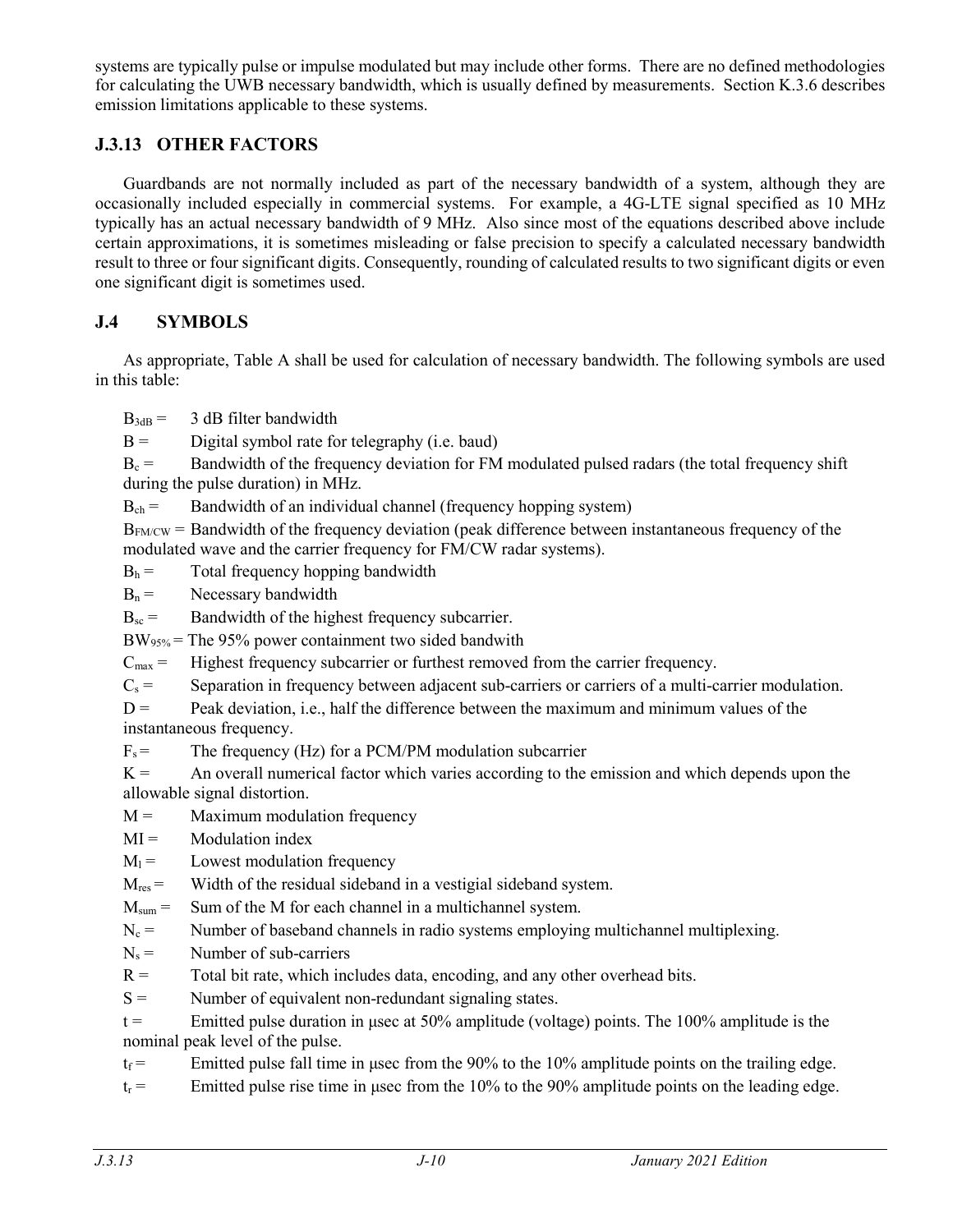# **J.5 EXAMPLES**

Table A below, provides a list of common modulations used by federal agencies and specific examples of necessary bandwidth calculations for each type. The modulations are ordered by radio service for ease of use. Because of continued expansion of sharing of frequency bands by both federal and non-federal users, some common non-federal examples are included for illustrative purposes. While it is impractical herein to address all modern forms of digital modulation, the expanded list of digital examples includes many common forms.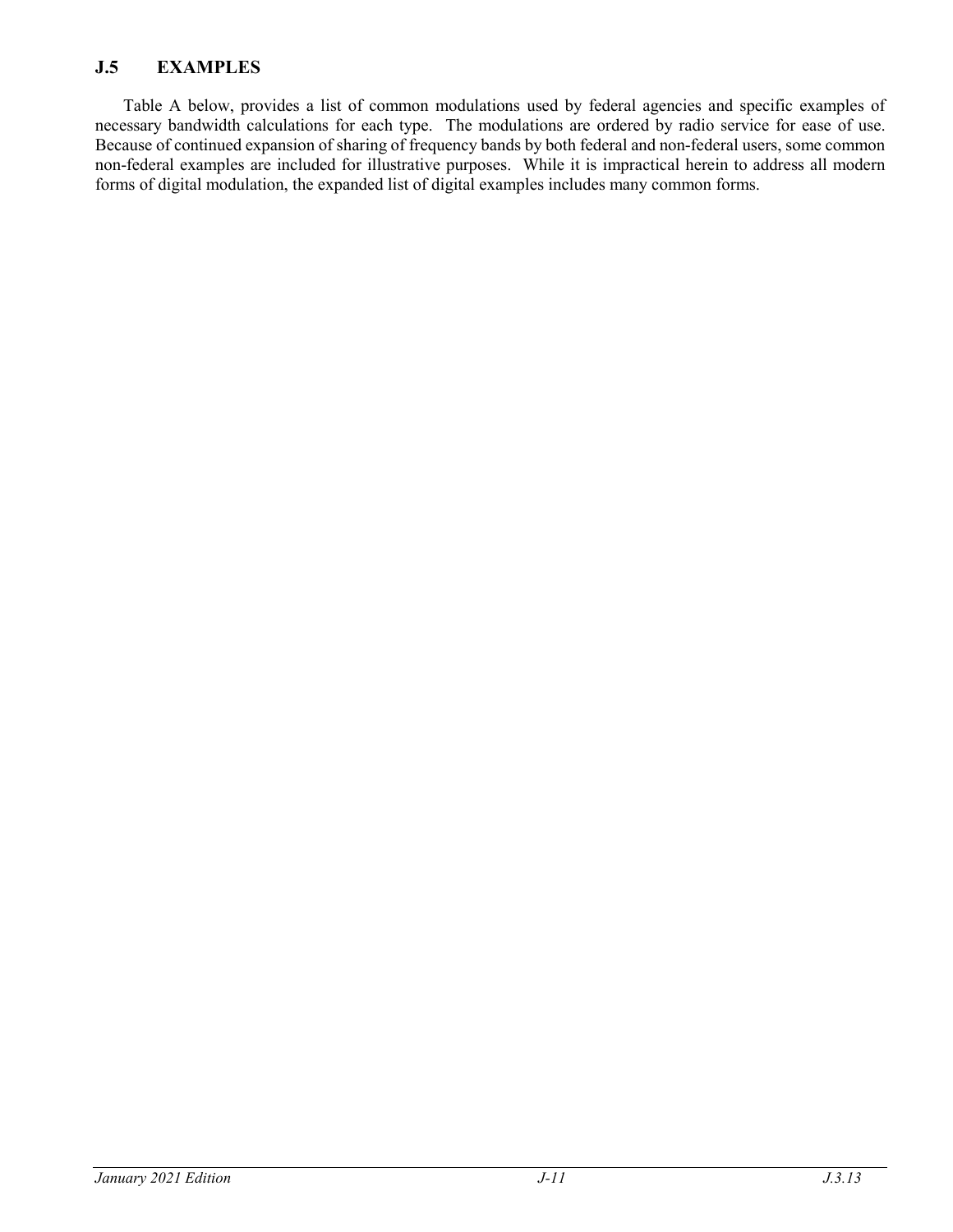| <b>Type of Service/</b>        | Formula/                            | <b>Type of Signal/</b>                                              | <b>Emission Designator</b> |  |  |
|--------------------------------|-------------------------------------|---------------------------------------------------------------------|----------------------------|--|--|
| <b>Description of Emission</b> | <b>Reference Equation</b>           | <b>Sample Calculation</b>                                           |                            |  |  |
|                                | <b>BROADCASTING SERVICE</b>         |                                                                     |                            |  |  |
| <b>HF Sound Broadcasting</b>   | $B_n = 2M$                          | Single channel voice and music                                      | 9K00A3E                    |  |  |
| Analog AM (DSB)                | $J-1/J-6$                           | $M = 4.5$ kHz;<br>$B_n = 9$ kHz                                     |                            |  |  |
| <b>HF Sound Broadcasting</b>   | $B_n = M - M_1$                     | Single channel voice and music                                      | 4K35J3E                    |  |  |
| Analog AM (SSB-SC)             | $J-7$                               | $M = 4.5$ kHz; $M_l = 150$ Hz $B_n = 4.35$ kHz                      |                            |  |  |
| <b>HF Sound Broadcasting</b>   | $B_n = M$                           | Single channel voice and music                                      | 4K50R3E                    |  |  |
| Analog AM (SSB-RC)             | $J-1/J-3$                           | $M = 4.5$ kHz; $B_n = 4.5$ kHz                                      |                            |  |  |
| <b>HF Sound Broadcasting</b>   | $B_n = C_s N_s$                     | Digital Radio Mondiale standard                                     |                            |  |  |
| Digital COFDM                  |                                     | BPSK to 64 QAM channel modulation                                   | 9K50W1E <sup>17</sup>      |  |  |
|                                | $J-32$                              | $C_s = 41.66 \text{ Hz};$ $N_s = 228 \text{ B}_n = 9.5 \text{ kHz}$ |                            |  |  |
| <b>AM Sound Broadcasting</b>   | $B_n = 2M$                          | Speech and music (U.S. standard)                                    | 20K0A3E                    |  |  |
| Analog AM (DSB)                | $J-1/J-6$                           | $M = 10$ kHz; $B_n = 20$ kHz                                        |                            |  |  |
| <b>AM Sound Broadcasting</b>   | $B_n = 2M$ (analog)                 | Analog speech and music                                             |                            |  |  |
| IBOC hybrid analog AM (DSB)    | $J-1/J-6$                           | $M = 8$ kHz; $B_n = 16$ kHz                                         | 20K0X9W <sup>18</sup>      |  |  |
| plus Digital OFDM              | $B_n = 2C_{max} + B_{sc}$ (digital) | Digital voice, music & data                                         | (hybrid system)            |  |  |
| (U.S. digital AM broadcast     | $B_{sc} \approx C_{s}$              | $C_s = 181.7$ Hz; $N_s = 50$ ; $C_{max} = 14.717$ kHz               |                            |  |  |
| standard)                      | $J-12$                              | $B_{sc} = 181.7 Hz$ $B_n \approx 30 kHz$                            |                            |  |  |
| <b>FM Sound Broadcasting</b>   | $B_n = 2M + 2KD$                    | High fidelity voice & music                                         | 180KF3E                    |  |  |
| Analog FM monaural             | $J-15$<br>$K = 1$ (typical)         | $M = 15$ kHz; $D = 75$ kHz $B_n = 180$ kHz                          |                            |  |  |
| <b>FM Sound Broadcasting</b>   | $B_n = 2M + 2KD$                    | High fidelity voice, music & data                                   |                            |  |  |
| Analog FM stereophonic with    | $K = 1$ (typical)                   | Composite $M = 100$ kHz; $D = 75$ kHz                               | 240KF9W <sup>19</sup>      |  |  |
| multiplexed subcarriers        | $J-15$                              | $B_n$ = 350 kHz                                                     |                            |  |  |
| <b>FM Sound Broadcasting</b>   | $B_n = 2M + 2KD$ (Analog)           | High fidelity voice, music & data                                   |                            |  |  |
| IBOC hybrid mode analog FM     | $K = 1$ (typical)                   | Composite $M = 100$ kHz; $D = 75$ kHz                               |                            |  |  |
| plus digital OFDM              | $J-15$                              | $B_n = 350$ kHz                                                     | 240KF9W <sup>19</sup>      |  |  |
| (U.S. digital FM broadcast     | $B_n = 2C_{max} + B_{sc}$ (Digital) | Digital voice, music & data                                         | (hybrid system)            |  |  |
| standard)                      | $B_{sc} \approx C_{s}$              | $C_s = 363.4 \text{ Hz}; N_s = 382;$                                |                            |  |  |
|                                |                                     | $C_{\text{max}}$ = 198.4 kHz; $B_{\text{sc}}$ = 363.4 Hz            |                            |  |  |
|                                | $J-12$                              | $B_n \approx 400$ kHz                                               |                            |  |  |

#### <span id="page-11-2"></span><span id="page-11-1"></span><span id="page-11-0"></span>**TABLE A: Example Necessary Bandwidth Calculations**

<sup>&</sup>lt;sup>17</sup> See 47 CFR 73.758. Other combinations of  $C_s$  and  $N_s$  are also possible.

<sup>&</sup>lt;sup>18</sup> Compliance with requirements of 47 CFR 73.44 is deemed by the FCC to show the occupied bandwidth to be 20 kHz or less. Other analog and digital parameters also possible. See<http://www.nrscstandards.org/SG/NRSC-5-D.pdf> .

<sup>&</sup>lt;sup>19</sup> Compliance with requirements of 47 CFR 73.317 is deemed by the FCC to show the occupied bandwidth to be 240 kHz or less. Other analog and digital parameters also possible. See [http://www.nrscstandards.org/SG/NRSC-5-D.pdf.](http://www.nrscstandards.org/SG/NRSC-5-D.pdf)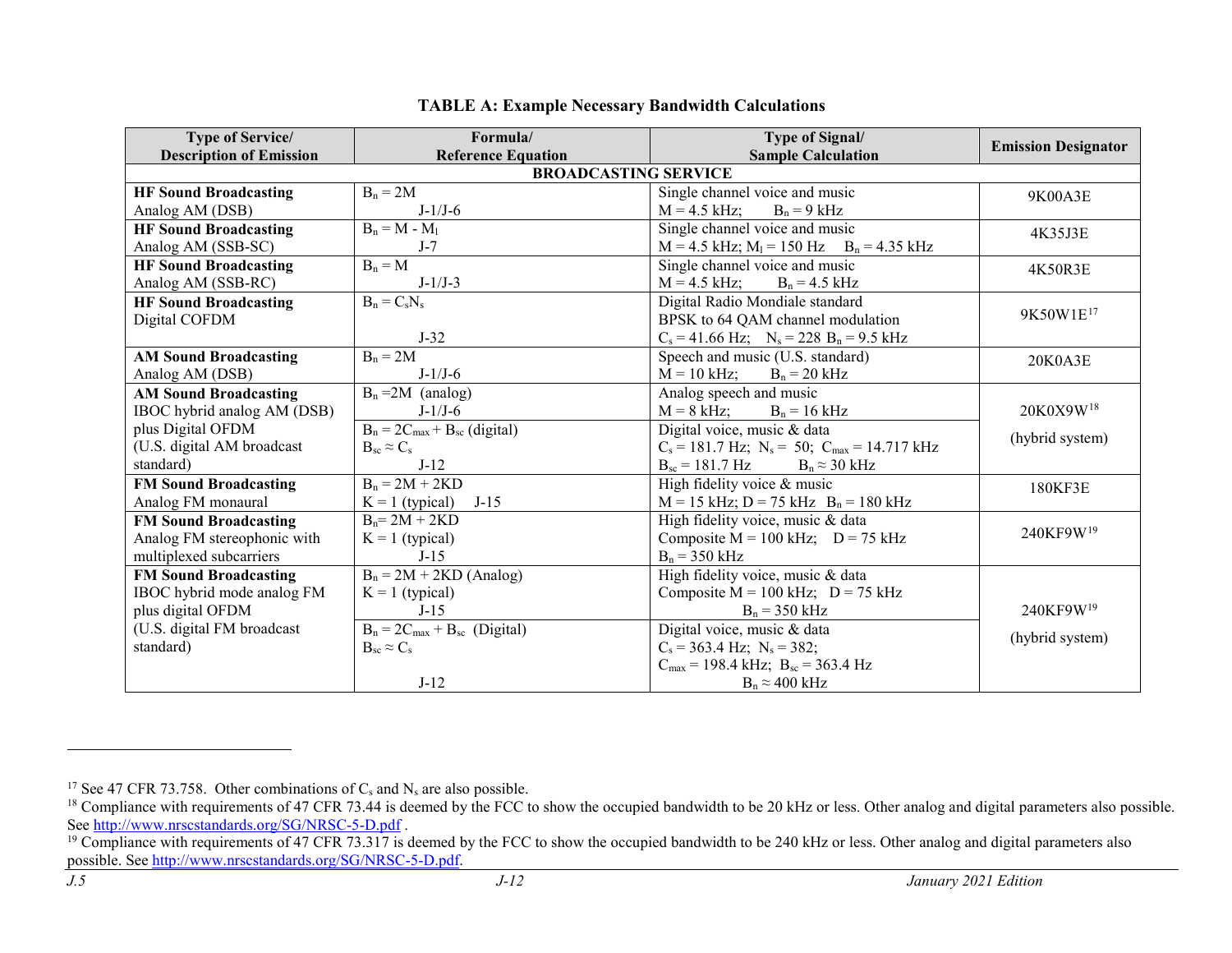<span id="page-12-3"></span><span id="page-12-2"></span><span id="page-12-1"></span><span id="page-12-0"></span>

| <b>Type of Service/</b>                                           | Formula/                               | Type of Signal/                             | <b>Emission Designator</b> |
|-------------------------------------------------------------------|----------------------------------------|---------------------------------------------|----------------------------|
| <b>Description of Emission</b>                                    | <b>Reference Equation</b>              | <b>Sample Calculation</b>                   |                            |
| <b>Television Broadcasting</b>                                    | $B_n = M + M_{res}$ (video)            | Standard definition video                   |                            |
| (Analog)                                                          |                                        | $M = 4.2$ MHz; $M_{res} = 0.75$ MHz         | 5M75C3F                    |
| Video AM - VSB                                                    | $J-8$                                  | $B_n = 4.95$ MHz (5.75 MHz w/guardbands)    | 250KF8E <sup>20</sup>      |
| Audio FM – stereo plus multiplex                                  | $B_n = 2M + 2KD$ (audio)               | Stereo voice and music                      | combined in a 6 MHz        |
| subcarriers                                                       | $K = 1$ (typically)                    | Composite $M = 120$ kHz; $D = 75$ kHz       | channel                    |
| (U.S. NTSC analog TV standard)                                    | $J-15$                                 | $B_n = 390$ kHz                             |                            |
| <b>Television Broadcasting</b>                                    | $B_n = 2KR/Log_2S$                     | U.S. HDTV Standard                          |                            |
| (Digital)                                                         | $K \approx 0.278$                      | Multiplexed video, audio, data              |                            |
| 8ASK, vestigial sideband (8VSB)                                   |                                        | $R = 32.28$ Mbps (19.39 Mbps to user)       | 6M00C7W                    |
| Rate 0.6 FEC                                                      | $J-22$                                 | $S = 8$<br>$B_n = 6 MHz$                    |                            |
| Filter rolloff = $0.115$                                          |                                        |                                             |                            |
|                                                                   | FIXED AND MOBILE SERVICES (Telegraphy) |                                             |                            |
| <b>Manual Telegraphy</b>                                          | $B_n = KB$                             | Manual Morse code <sup>21</sup>             | 100HA1A                    |
| On-off keying (OOK) of carrier                                    | $K = 5$ (typical)<br>$J-24$            | WPM = 25; $B = 20 Hz$ $B_n = 100 Hz$        |                            |
| <b>Manual Telegraphy</b>                                          | $B_n = 2C_{max} + KB$                  | Manual Morse code                           |                            |
| On-off keying (OOK) of                                            | $K = 5$ (typical)                      | WPM = 25; $B = 20$ Hz; $C_{max} = 1$ kHz    | 2K10A2A                    |
| subcarrier                                                        | $J-12/J-24$                            | $B_n = 2.1kHz$                              |                            |
| Direct Printing Telegraphy <sup>22</sup>                          | $B_n = B + 2KD$                        |                                             |                            |
| FSK on a subcarrier with SSB                                      | $K = 1.2$ (typical)                    | Telegraph data                              | 304HJ2B                    |
| suppressed carrier                                                | $J-21$                                 | $B = 100$ Hz; $D = 85$ Hz $B_n = 304$ Hz    |                            |
| <b>Direct Printing Telegraphy</b>                                 | $B_n = B + 2KD$                        | Telegraph data                              | 304HF1B                    |
| Two frequency FSK (2FSK)                                          | $K = 1.2$ (typical) J-21               | $B = 100$ Hz; $D = 85$ Hz $B_n = 304$ Hz    |                            |
| <b>Direct Printing Telegraphy</b>                                 | $B_n = B + 2KD$                        |                                             |                            |
| Four-frequency FSK (4FSK) with                                    | $K = 1.1$ (typical)                    | Telegraph data                              | 1K42F7B                    |
| synchronized duplex channels                                      | $J-21$                                 | $B = 100$ Hz; $D = 600$ Hz $B_n = 1.42$ kHz |                            |
| FIXED AND MOBILE SERVICES (Telemetry & Telecommand) <sup>23</sup> |                                        |                                             |                            |
| <b>PCM/FM</b>                                                     | $B_n = 1.16R$                          |                                             |                            |
| Filtered non-return to zero pulse                                 |                                        | Single channel data                         |                            |
| code modulation/FM                                                |                                        | $R = 5$ Mbps; $D = 1.75$ MHz                | 5M80F1D                    |
| $D = 0.35R$ ; premodulation filter                                |                                        | $B_n = 5.8 \text{ MHz}$                     |                            |
| bandwidth $= 0.7R$                                                | $J-20$                                 |                                             |                            |

<sup>&</sup>lt;sup>20</sup> Compliance with requirements of 47 CFR 73.682 is deemed by the FCC to show the occupied bandwidth to be 250 kHz or less.

 $21$  For manual telegraphy, the Baud rate is typically 0.8 times the words per minute.

<sup>&</sup>lt;sup>22</sup> See Recommendation ITU-R M.476-5 - <http://www.itu.int/pub/R-REC>

<sup>&</sup>lt;sup>23</sup> The necessary bandwidths given here for telemetry and telecommand systems are based on the 99% occupied as defined in Telemetry Standards, IRIG 106-15, Appendix A, July 2015. It is recognized that this IRIG source also defines somewhat wider necessary bandwidth values for purposes of frequency scheduling.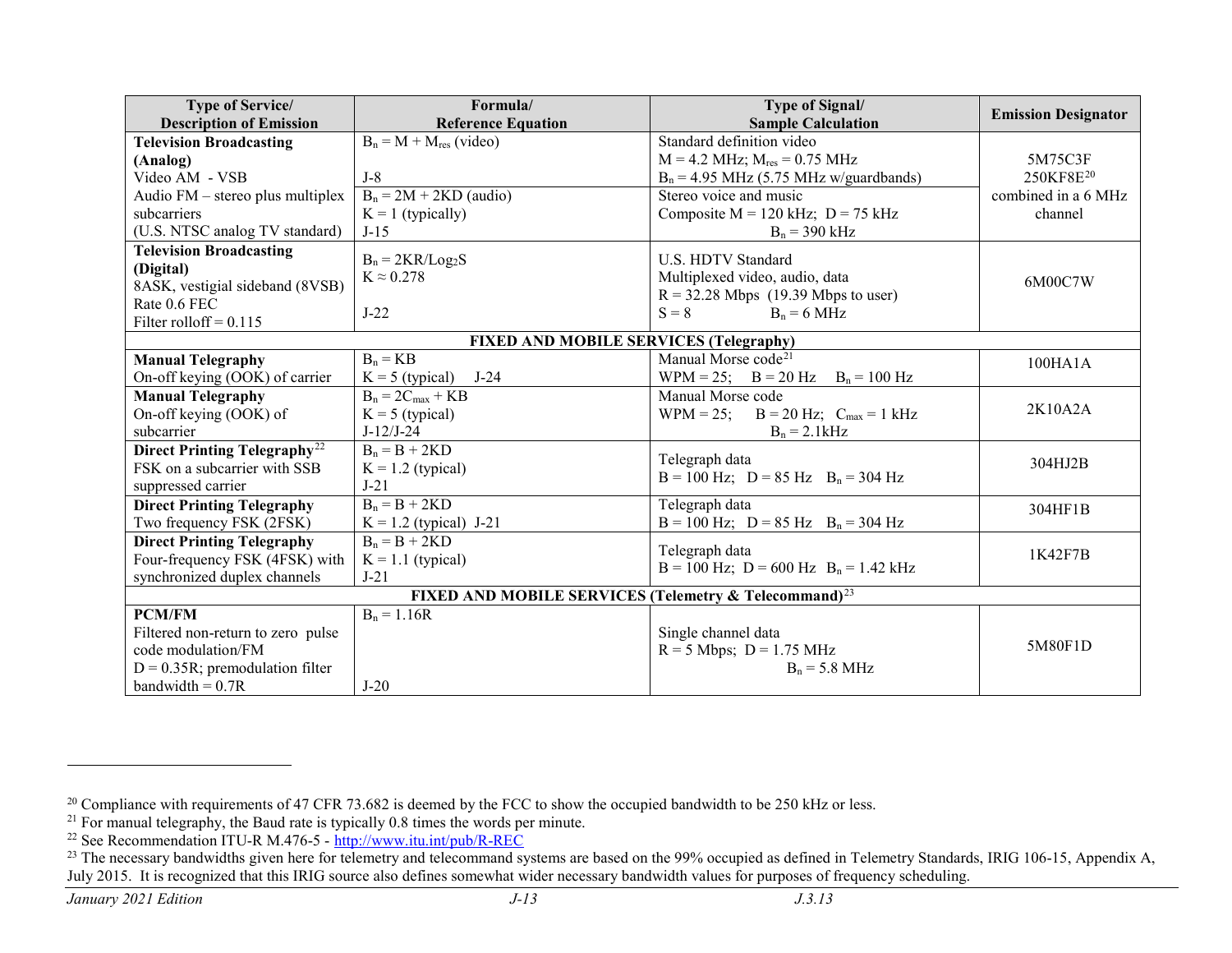<span id="page-13-0"></span>

| <b>Type of Service/</b>             | Formula/                                     | <b>Type of Signal/</b>                       | <b>Emission Designator</b> |
|-------------------------------------|----------------------------------------------|----------------------------------------------|----------------------------|
| <b>Description of Emission</b>      | <b>Reference Equation</b>                    | <b>Sample Calculation</b>                    |                            |
| <b>QPSK</b>                         | $B_n = 0.78R$                                |                                              |                            |
| Constant envelop offset QPSK        |                                              |                                              |                            |
| (OQPSK); Feher's patented           |                                              | Single channel data                          | 3M90G1D                    |
| QPSK (FQPSK-B, FQPSK-JR);           |                                              | $R = 5$ Mbps;<br>$B_n = 3.9 \text{ MHz}$     |                            |
| shaped offset QPSK (SOQPSK-         | $J-23$                                       |                                              |                            |
| TG)                                 |                                              |                                              |                            |
| <b>ARTM CPM</b>                     | $B_n = 0.56R$                                |                                              |                            |
| Advanced range telemetry            |                                              | Single channel data                          |                            |
| continuous phase modulation         |                                              | $R = 5$ Mbps, $S = 4$                        | 2M80G1D                    |
| $MI = 4/16$ and 5/16 on alternating |                                              | $B_n = 2.8 \text{ MHz}$                      |                            |
| symbols                             | $J-23$                                       |                                              |                            |
|                                     | <b>FIXED AND MOBILE SERVICES (Telephony)</b> |                                              |                            |
| <b>Analog AM DSB</b>                | $B_n = 2M$                                   | Commercial grade voice                       | 6K00A3E                    |
| Single channel voice                | $J-1/J-6$                                    | $M = 3$ kHz<br>$B_n = 6$ kHz                 |                            |
| <b>Analog AM ISB</b>                | $B_n = M_{sum}$                              | Commercial grade voice                       |                            |
| Two equal-size DSB voice            |                                              | 2 channels; $M = 3$ kHz; $M_{sum} = 6$ kHz   | 6K00B8E                    |
| channels                            | $J-9$                                        | $B_n = 6$ kHz                                |                            |
| <b>Analog AM SSB</b>                | $B_n = M$                                    | Commercial grade voice                       | 3K00H3E                    |
| Full or reduced carrier voice       | $J-1/J-3$                                    | $M = 3$ kHz<br>$B_n = 3$ kHz                 |                            |
| <b>Analog AM ISB</b>                | $B_n = M_{sum} - M_l$                        | Commercial grade voice                       |                            |
| Suppressed carrier, two or more     |                                              | 2 channels; $M = 3$ kHz; $M_{sum} = 6$ kHz   | 5K75J8E                    |
| channel voice                       | $J-10$                                       | $M_l = 250$ Hz<br>$B_n = 5.75$ kHz           |                            |
| <b>Analog AM SSB</b>                | $B_n = M - M_1$                              | Maritime mobile HF voice                     |                            |
| Suppressed carrier, single          |                                              | $M = 2.7$ kHz; $M1 = 350$ Hz                 | 2K80J3E <sup>24</sup>      |
| channel voice                       | $J-7$                                        | $B_n = 2.35$ kHz                             |                            |
| <b>Analog FM</b>                    | $B_n = 2M + 2KD$                             | Commercial grade voice                       | 11K0F3E                    |
| Narrowband voice                    | $J-15$<br>$K = 1$ (typical)                  | $M = 3$ kHz, $D = 2.5$ kHz<br>$B_n = 11$ kHz |                            |
| <b>Analog FM</b>                    | $B_n = 2M + 2KD$                             | Commercial grade voice                       |                            |
| Wideband voice                      | $K = 1$ (typical)                            | $M = 3$ kHz, $D = 5$ kHz<br>$B_n = 16$ kHz   | 16K0F3E                    |
|                                     | $J-15$                                       |                                              |                            |
| <b>FDM/FM</b>                       | $B_n = 2M + 2KD$                             | 960 multiplexed voice channels               |                            |
| Analog frequency division           | $K = 1$ (typical)                            | $M = 4028$ kHz; $D = 4140$ kHz               | 16M4F8E                    |
| multiplex/FM radio relay            | $J-15$                                       | $B_n = 16.4 \text{ MHz}$                     |                            |

<sup>&</sup>lt;sup>24</sup> Voice passband and necessary bandwidth defined by Recommendation ITU-R M.1173 - <http://www.itu.int/pub/R-REC>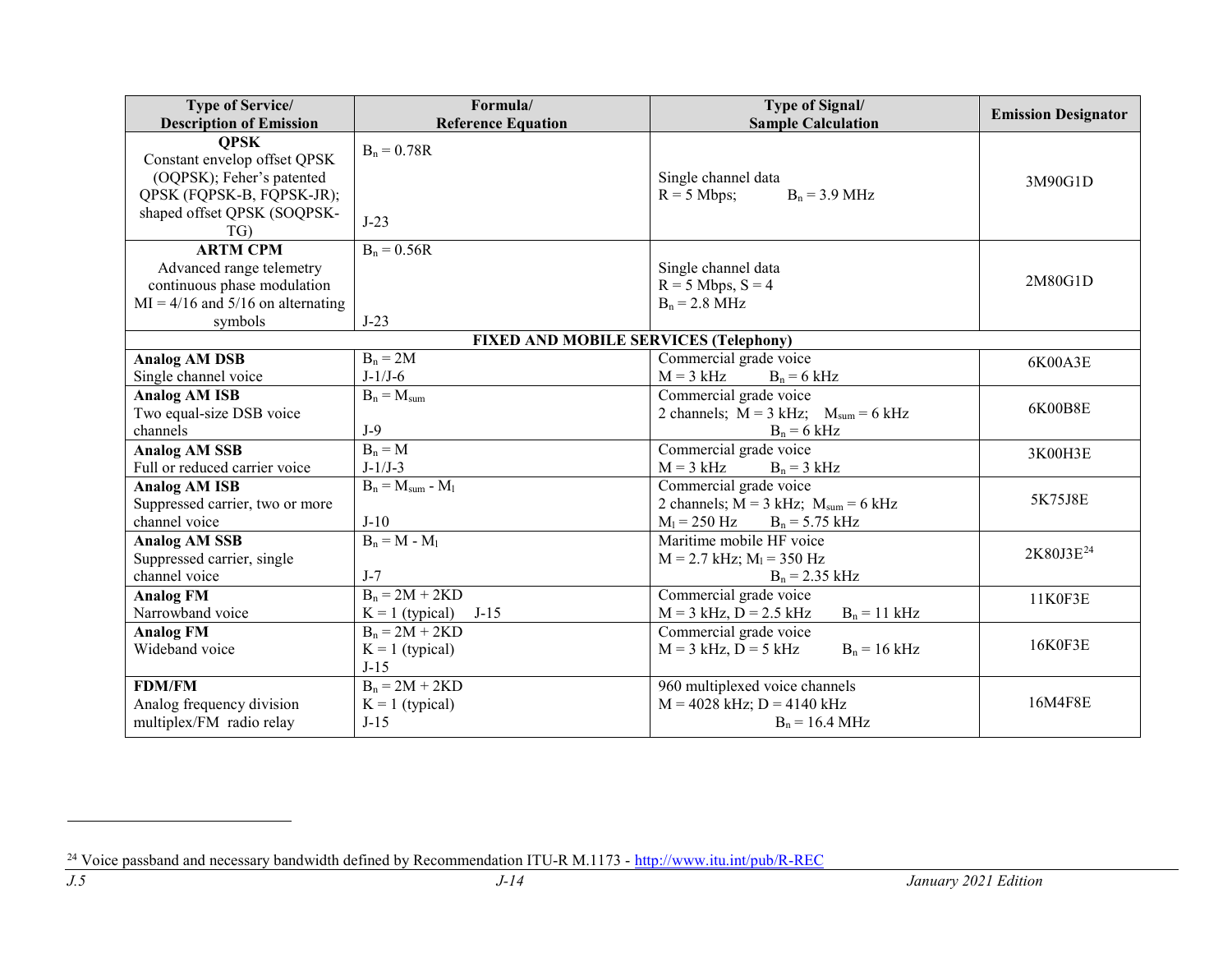<span id="page-14-2"></span><span id="page-14-1"></span><span id="page-14-0"></span>

| <b>Type of Service/</b>                        | Formula/                                             | <b>Type of Signal/</b>                                  | <b>Emission Designator</b> |
|------------------------------------------------|------------------------------------------------------|---------------------------------------------------------|----------------------------|
| <b>Description of Emission</b>                 | <b>Reference Equation</b>                            | <b>Sample Calculation</b>                               |                            |
| C <sub>4</sub> FM                              | $B_n = R/Log_2S + 2KD$                               | Commercial grade voice and/or data                      |                            |
| Compatible four level FSK voice                | $K \approx 0.92$                                     | $R = 9.6$ kbps                                          | 8K10F1W                    |
| Rate 1/2 rate FEC                              |                                                      | $S = 4$ ; $D = 1.8$ kHz                                 |                            |
| (APCO Project 25 Phase 1)                      | $J-18$                                               | $B_n = 8.1$ kHz                                         |                            |
| <b>COPSK</b>                                   | $B_n = 2KR/Log_2S$                                   | voice channel                                           |                            |
| Quadrature phase shift keying                  | $K \approx 0.5$ to 0.8 (typical, depending on filter | $R = 12$ kbps                                           |                            |
| (APCO Project 25 Phase 2)                      | roll-off factor)                                     | $S = 4$                                                 | 5K76G1E                    |
|                                                | $J-22$                                               | $B_n = 5.76$ kHz                                        |                            |
|                                                |                                                      |                                                         |                            |
| <b>H-DQPSK</b>                                 | $B_n = 2KR/Log_2S$                                   | Commercial grade voice and/or data                      |                            |
| Harmonized DQPSK (downlink)                    | $K \approx 0.817$                                    | $R = 12$ kbps; $S = 4$ ;<br>$B_n = 9.8$ kHz             | 9K80G1W <sup>25</sup>      |
| RRC filter rolloff = $1$                       |                                                      |                                                         |                            |
| (APCO Project 25 Phase 2)                      | $J-22$                                               |                                                         |                            |
| <b>H-CPM</b>                                   | $B_n = 2KR/Log_2S$                                   | Commercial grade voice and/or data                      |                            |
| Two slot TDMA (uplink)                         | $K \approx 0.675$                                    | $R = 12$ kbps; $S = 4$                                  |                            |
| Harmonized continuous phase                    |                                                      |                                                         | 8K10G1W <sup>26</sup>      |
| modulation - a form of QPSK                    |                                                      |                                                         |                            |
| (APCO Project 25 Phase 2)                      | $J-22$                                               | $B_n = 8.1$ kHz                                         |                            |
|                                                | <b>FIXED AND MOBILE SERVICES (Video Links)</b>       |                                                         |                            |
| <b>Analog FM Video</b>                         | $B_n = 2M + 2KD$                                     | Standard definition video                               | 16M4F3C                    |
| Single channel wideband video                  | $J-15$<br>$K = 1$ (typical)                          | $M = 4.2$ MHz; $D = 4$ MHz;<br>$B_n = 16.4 \text{ MHz}$ |                            |
| <b>Analog FM Video</b>                         | $B_n = 2M + 2KD$                                     | Standard definition video                               |                            |
| Single channel reduced                         | $K = 1$ (typical)                                    | $M = 4.2$ MHz; $D = 1.7$ MHz;                           | 12M0F3C                    |
| bandwidth video                                | $J-15$                                               | $B_n = 12 \text{ MHz}$                                  |                            |
| <b>Digital Video Link</b>                      | $B_n = KR/Log_2S$                                    | Digital Data Link (Video Mode)                          |                            |
| GMSK modulation with H.264                     | $K \approx 1.2$                                      | $R = 11$ Mbps (5.5 Mbps to user); $S = 2$               | 13M2F1F                    |
| video compression; 1/2 Rate FEC                |                                                      | $B_n = 13.2 \text{ MHz}$                                |                            |
| $D = 0.25R$ ; Filter bandwidth = R             | $J-20$                                               |                                                         |                            |
| FIXED AND MOBILE SERVICES (Data) <sup>27</sup> |                                                      |                                                         |                            |
| <b>Binary FSK (BFSK or 2FSK)</b>               | $B_n = R/Log_2S + 2KD$                               | Single channel data                                     |                            |
| $0.5R \le D \le 10R$                           | $K = 1.2$ (typical)                                  | $R = 1$ Mbps; $D = 750$ kHz; $S = 2$                    | 2M80F1D                    |
|                                                | $J-18$                                               | $B_n = 2.8 \text{ MHz}$                                 |                            |
| <b>Multilevel FSK (MFSK)</b>                   | $B_n = R/Log_2S + 2KD$                               | 4 level FSK                                             |                            |
|                                                | $K = 0.89$ (typical)                                 | $R = 10$ Mbps;<br>$D = 2 MHz$ ; $S = 4$                 | 8M56F1D                    |
|                                                | $J-18$                                               | $B_n = 8.56 \text{ MHz}$                                |                            |

<sup>&</sup>lt;sup>25</sup> In some references, this emission designator is referred to as 9K80F1E or 9K80D7W.

 $^{26}$  In some references, this emission designator is referred to as 8K10F9W or 8K10DXW

<sup>&</sup>lt;sup>27</sup> All data rates shown are gross RF data rate including all data, overhead, redundancy, and error-correction bits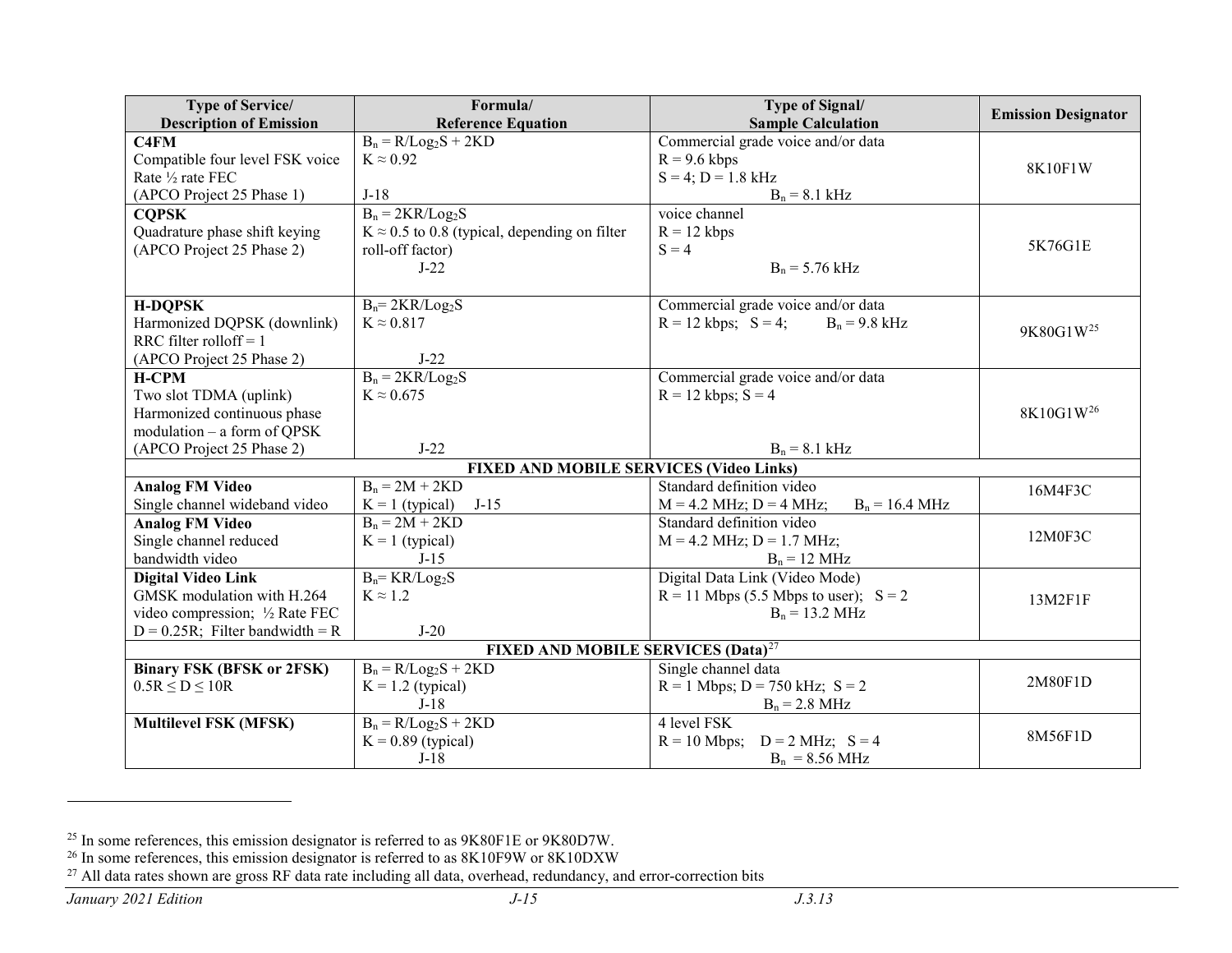<span id="page-15-1"></span><span id="page-15-0"></span>

| <b>Type of Service/</b>                        | Formula/                                             | <b>Type of Signal/</b>                             | <b>Emission Designator</b> |
|------------------------------------------------|------------------------------------------------------|----------------------------------------------------|----------------------------|
| <b>Description of Emission</b><br><b>CPFSK</b> | <b>Reference Equation</b><br>$B_n = KR$              | <b>Sample Calculation</b>                          |                            |
| Coherent phase FSK                             |                                                      | 2 level coherent phase FSK<br>$R = 5$ Mbps         | 8M15F1D                    |
| Unfiltered<br>$D = 0.35R$                      | $K = 1.63$ (typical)<br>$J-20$                       | $B_n = 8.15 \text{ MHz}$                           |                            |
| <b>MSK</b>                                     | $B_n = KR$                                           | 2 level coherent phase FSK                         |                            |
|                                                | $K = 1.28$                                           | $R = 2$ Mbps;                                      | 2M56F1D                    |
| Minimum shift keying unfiltered<br>$D = 0.25R$ | $J-20$                                               | $B_n = 2.56 \text{ MHz}$                           |                            |
| <b>GMSK</b>                                    | $B_n = KR$                                           | 2 level Gaussian coherent phase FSK                |                            |
| Gaussian MSK $D = 0.25R$                       | $K = 1.03$                                           | $R = 10$ Mbps;<br>$B_n = 10.3 \text{ MHz}$         | 10M3F1D                    |
| Filter $B_{3dB}T = 0.5$                        | $J-20$                                               |                                                    |                            |
| <b>GMSK</b>                                    | $B_n = KR$                                           | Maritime Automatic Identification System (AIS)     |                            |
| Gaussian MSK $D = 0.25R$                       | $K = 0.86$                                           | $R = 9.6$ kbps;<br>$B_n = 8.3$ kHz                 | 8K30F1D                    |
| Filter $B_{3dB}T = 0.25$                       | $J-20$                                               |                                                    |                            |
| <b>GMSK</b>                                    | $B_n = KR + B_h$                                     | Bluetooth (IEEE 802.15.1 v1.2)                     |                            |
| Gaussian MSK $D = 0.25R$                       | $K = 1.03$                                           | $B_h = 79$ MHz; $R = 1$ Mbps;                      | 80M0F1D                    |
| Filter $B_{3dB}T = 0.5$                        |                                                      | $B_n \approx 80 \text{ MHz}$                       |                            |
| Frequency hopping                              | $J-20/J-33$                                          |                                                    |                            |
| $PSK^{28}$                                     | $B_n = 2KR/Log_2S$                                   | Data                                               |                            |
| Binary phase shift keying                      | $K \approx 1$ (for 95% occupied bandwidth)<br>$J-22$ | $R = 10$ Mbps; $S = 2$                             | 20M0G1D                    |
| (BPSK)                                         |                                                      | $B_n = 20$ MHz                                     |                            |
| Unfiltered                                     |                                                      |                                                    |                            |
| M-PSK                                          | $B_n = 2KR/Log_2S$                                   | 4 PSK                                              |                            |
| M-ary phase shift keying                       | $K \approx 0.6$ to 0.8 (typical, depending on filter | $R = 10$ Mbps; $S = 4$ ; $k = 0.7$                 | 7M00G1D                    |
| Symbol $M=2^n$ , n=1,2,3                       | roll-off factor)                                     |                                                    |                            |
|                                                | $J-22$                                               | $B_n = 7.0 \text{ MHz}$                            |                            |
| <b>BPSK TDMA</b>                               | $B_n = 2KR/Log_2S$                                   | DoD Link 16                                        |                            |
| Fixed frequency Mode                           | $K \approx 0.9$                                      | $t = 6.4$ us; R = 5 Mbps; S = 2                    | 9M00Q1D                    |
|                                                | $J-22$                                               | $B_n = 9.0 \text{ MHz}$                            |                            |
| <b>BPSK TDMA</b>                               | $B_n = 2KR/Log_2S + B_h$                             | DoD Link 16                                        |                            |
| Frequency hopping Mode                         | $K \approx 0.9$                                      | $t = 6.4$ us; R = 5 Mbps; S = 2                    | 237MQ1D <sup>29</sup>      |
|                                                | $J-22/J-33$                                          | $B_h = 237 \text{ MHz}$<br>$B_n = 246 \text{ MHz}$ |                            |
| <b>M-QAM</b>                                   | $B_n = 2KR/Log_2S$                                   | 64QAM                                              |                            |
| Quadrature amplitude modulation                | $K \approx 0.6$ to 0.8 (typical, depending on filter | $R = 135$ Mbps, $S = 64$ , $K = 0.65$              | 29M3D1D                    |
| $M=2^n$ , $n = 1,2,3$                          | roll-off factor)                                     | $B_n = 29.3 \text{ MHz}$                           |                            |
|                                                | $J-22$                                               |                                                    |                            |

 $^{28}$  Included for illustrative purposes only; all practical systems employ some form of baseband filtering.

 $29$  The Link 16 necessary bandwidth in the frequency hopping mode has historically been stated in terms of the total hopping bandwidth.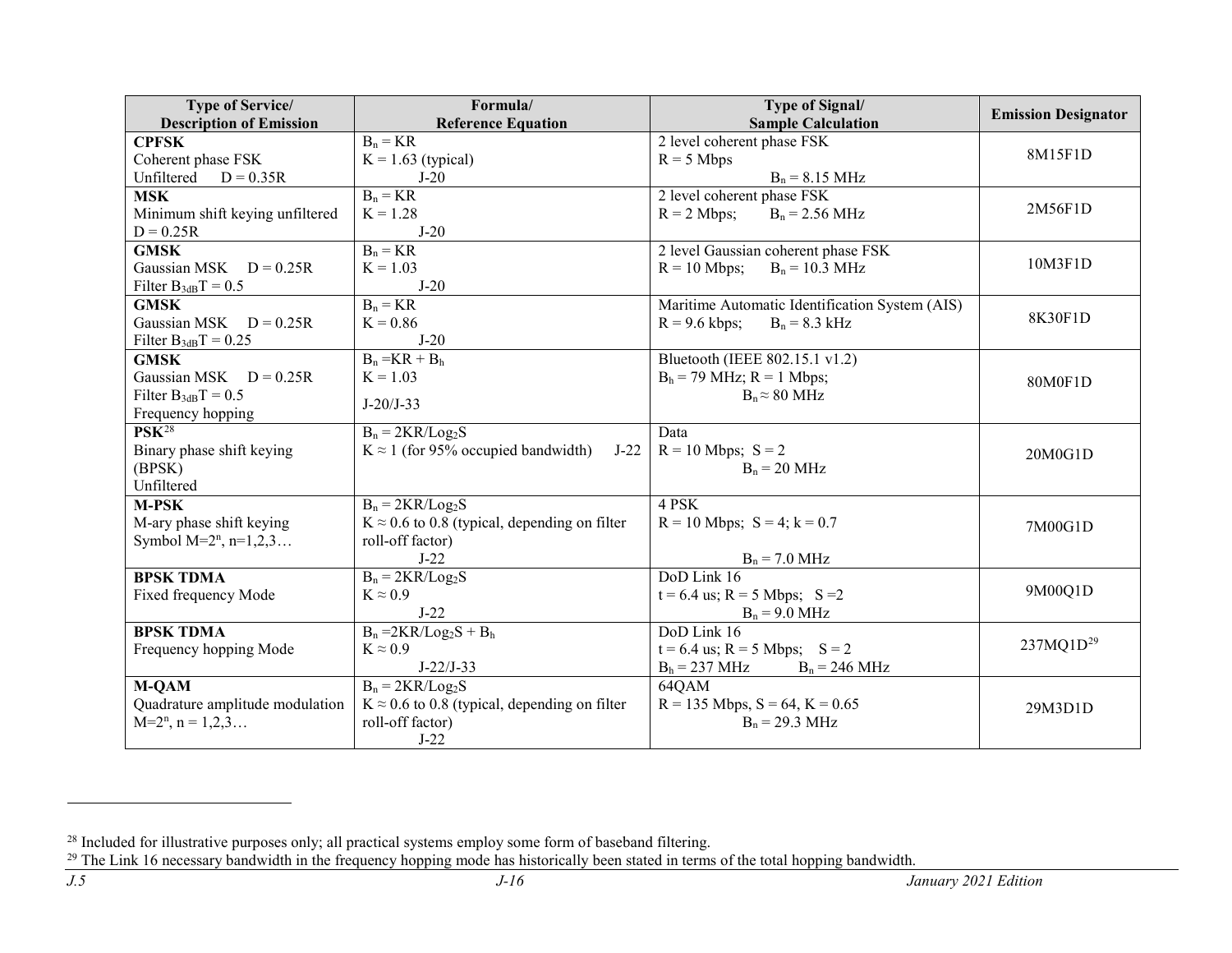<span id="page-16-2"></span><span id="page-16-1"></span><span id="page-16-0"></span>

| <b>Type of Service/</b>                                          | Formula/                                             | <b>Type of Signal/</b>                            | <b>Emission Designator</b> |
|------------------------------------------------------------------|------------------------------------------------------|---------------------------------------------------|----------------------------|
| <b>Description of Emission</b>                                   | <b>Reference Equation</b>                            | <b>Sample Calculation</b>                         |                            |
| <b>M-Trellis-Coded Modulation</b>                                | $B_n = 2KR/Log_2S$                                   | 128TCM                                            |                            |
| $M=2^n$ , $n = 1,2,3$                                            | $K \approx 0.6$ to 0.8 (typical, depending on filter | $R = 155.5$ Mbps, $K = 0.65$                      | 28M9D7W                    |
|                                                                  | roll-off factor)                                     | $B_n = 28.9 \text{ MHz}$<br>$S = 128$             |                            |
|                                                                  | $J-22$                                               |                                                   |                            |
| <b>Multicarrier Modulation</b>                                   | $B_n = (N_s + 16.25)C_s$                             | Data                                              |                            |
| Orthogonal frequency division                                    | $N_s > 16$                                           | $N_s = 48$ active subcarriers; $C_s = 250$ kHz    | 16M1D1D                    |
| multiplexing (OFDM)                                              |                                                      | 16 QAM channel modulation                         |                            |
| Federal system                                                   | $J-31$                                               | $B_n = 16.1 \text{ MHz}$                          |                            |
| <b>Multicarrier Modulation</b>                                   | $B_n = N_s C_s$                                      | WiFi (IEEE 802.11ac standard)                     |                            |
| OFDM (20 MHz channel)                                            |                                                      | $N_s$ = 56 active subcarriers; $C_s$ = 312.5 kHz  | 17M5D7W                    |
| Voice, data, video                                               |                                                      | BPSK through 256QAM carrier modulation            |                            |
| Commercial system                                                | $J-32$                                               | $B_n = 17.5 \text{ MHz}$                          |                            |
| <b>Multicarrier Modulation</b>                                   | $B_n = N_s C_s$                                      | 4G-LTE downlink (3GPP Release 10)                 |                            |
| OFDM voice, data, video                                          |                                                      | BPSK through 64QAM mod.; $C_s = 15$ kHz           | 9M00D7W                    |
| Commercial system                                                | $J-32$                                               | 10 MHz chan. $N_s = 600$                          |                            |
|                                                                  |                                                      | $B_n = 9.0 \text{ MHz}$                           |                            |
| RADIODETERMINATION AND METEOROLOGICAL AID SERVICES <sup>30</sup> |                                                      |                                                   |                            |
| CW Radar <sup>31</sup>                                           | $B_n = 0$<br>$J-25$                                  | CW Doppler radar                                  | 0H00N0N                    |
| <b>FM/CW Radar</b>                                               | $B_n = 2B_{FM/CW}$                                   | Linear swept FM                                   |                            |
|                                                                  | $J-26$                                               | $B_{FM/CW} = 100 MHz$ ; $B_n = 200 MHz$           | 200MF3N                    |
| <b>Unmodulated Pulse Radar</b>                                   | $B_n = Min [1.79/SQRT(t_r t), 6.36/t]$               | Non-trapezoidal shaped pulses <sup>32</sup>       |                            |
|                                                                  | $J-27$                                               | $t = 1$ usec; $t_r = 0.2$ usec; $t_f = 0.15$ usec | 4M62P0N                    |
|                                                                  |                                                      | $B_n = 4.62 \text{ MHz}$                          |                            |

<sup>&</sup>lt;sup>30</sup> Certain navigation system parameters were drawn from "Spectrum Management Regulations and Procedures Manual," Federal Aviation Administration, 17 Nov 2005 <sup>31</sup> The emission of a CW transmitter will not be zero due to noise and other considerations. However, designating zero as the necessary bandwidth is a valid method for identifying such equipment.

<sup>&</sup>lt;sup>32</sup> For non-trapezoidal shaped pulses, use the smaller of  $t_r$  and  $t_f$  in the equation in place of  $t_r$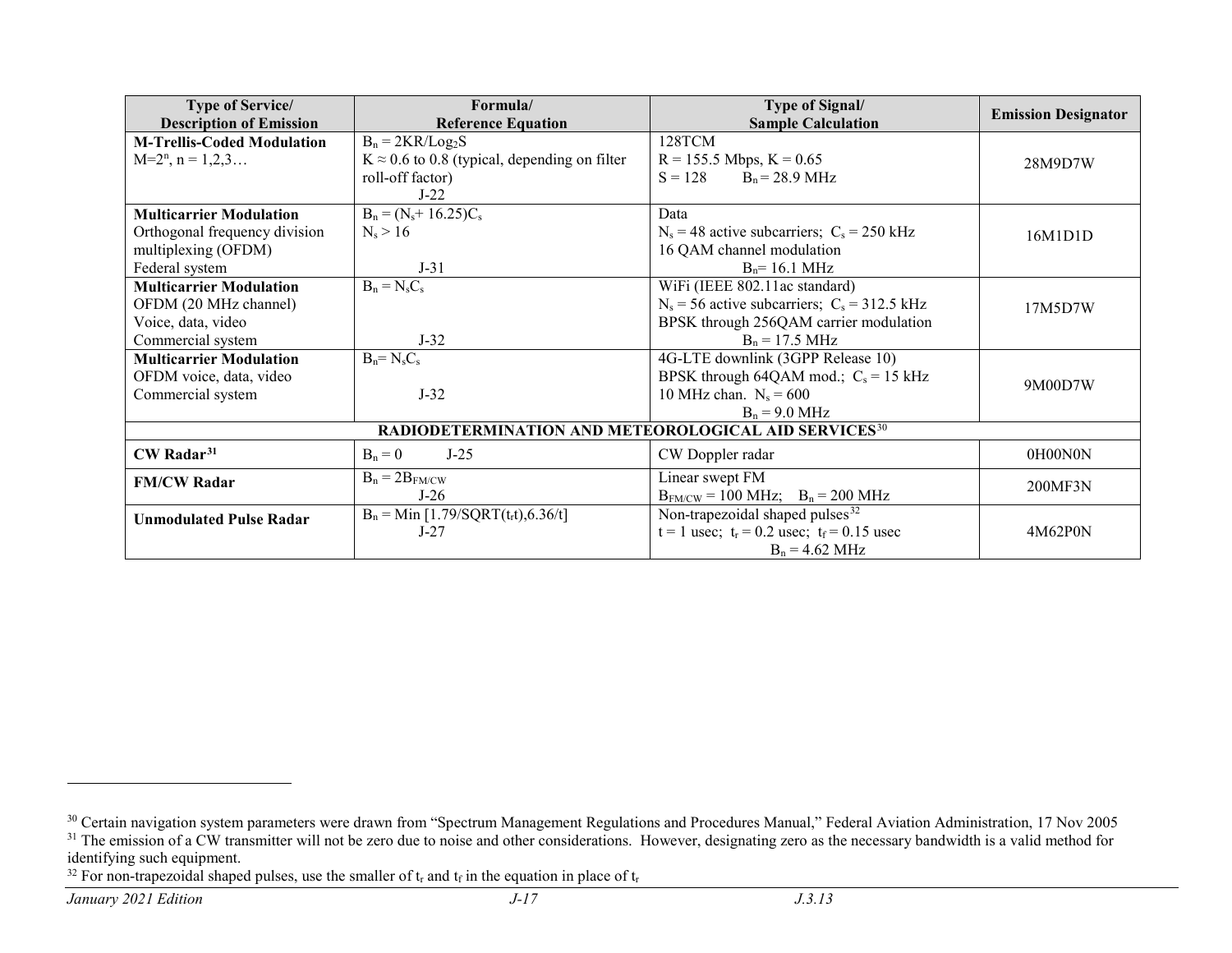| <b>Type of Service/</b>        | Formula/                                                                                                                               | Type of Signal/                                           | <b>Emission Designator</b> |
|--------------------------------|----------------------------------------------------------------------------------------------------------------------------------------|-----------------------------------------------------------|----------------------------|
| <b>Description of Emission</b> | <b>Reference Equation</b>                                                                                                              | <b>Sample Calculation</b><br>Trapezoidal shaped pulses    |                            |
| <b>FM Chirp Pulse Radar</b>    | $B_n = \frac{1.79}{\sqrt{t_r * t}} + 2B_c$                                                                                             | $t = 25$ usec; $t_r = 0.15$ usec; $t_f = 0.15$ usec       |                            |
|                                |                                                                                                                                        | $B_c = 3 MHz$ $B_n = 6.92 MHz$                            |                            |
|                                | Starting on January 1, 2020, when the                                                                                                  |                                                           |                            |
|                                | following conditions are met (for linear                                                                                               |                                                           |                            |
|                                | and non-linear chirps),                                                                                                                |                                                           |                            |
|                                |                                                                                                                                        |                                                           |                            |
|                                | is:                                                                                                                                    |                                                           |                            |
|                                |                                                                                                                                        |                                                           |                            |
|                                | $B_n = 1.44 * \left[ B_c + Ln(B_c * t)^{0.35} * \right]$                                                                               |                                                           |                            |
|                                | $Min(B_{Rise}, B_{Fall}, B_{Rise\_Fall}) +$                                                                                            |                                                           |                            |
|                                | $\frac{Max\left(B_{Rise}, B_{Fall}, B_{Rise\_Fall}\right)}{(B_c * t)^{1.5}}$                                                           |                                                           |                            |
|                                |                                                                                                                                        |                                                           |                            |
|                                | Where:                                                                                                                                 |                                                           | 6M92Q3N                    |
|                                |                                                                                                                                        |                                                           |                            |
|                                | $B_{Rise} = \frac{1}{\sqrt{t_r * t}}$<br>$B_{Fall} = \frac{1}{\sqrt{t_f * t}}$<br>$B_{Rise\_Fall} = \frac{1}{\sqrt[3]{t * t_r * t_f}}$ |                                                           |                            |
|                                |                                                                                                                                        |                                                           |                            |
|                                |                                                                                                                                        |                                                           |                            |
|                                |                                                                                                                                        |                                                           |                            |
|                                |                                                                                                                                        |                                                           |                            |
|                                |                                                                                                                                        |                                                           |                            |
|                                | Else                                                                                                                                   |                                                           |                            |
|                                |                                                                                                                                        |                                                           |                            |
|                                | $B_n = \frac{1.79}{\sqrt{t_r * t}} + 2B_c$                                                                                             |                                                           |                            |
|                                |                                                                                                                                        |                                                           |                            |
|                                |                                                                                                                                        |                                                           |                            |
|                                | $J-29$                                                                                                                                 |                                                           |                            |
| <b>Phase-coded Pulse Radar</b> | $B_n = Min [1.79/SQRT(t_r t), 6.36/t]$                                                                                                 | Trapezoidal shaped pulses                                 |                            |
|                                | $J-28$                                                                                                                                 | chip t = 0.5 usec; chip t <sub>r</sub> = 0.02 usec;       | 12M7Q1N                    |
|                                |                                                                                                                                        | chip t <sub>f</sub> = 0.02 usec B <sub>c</sub> = 12.7 MHz |                            |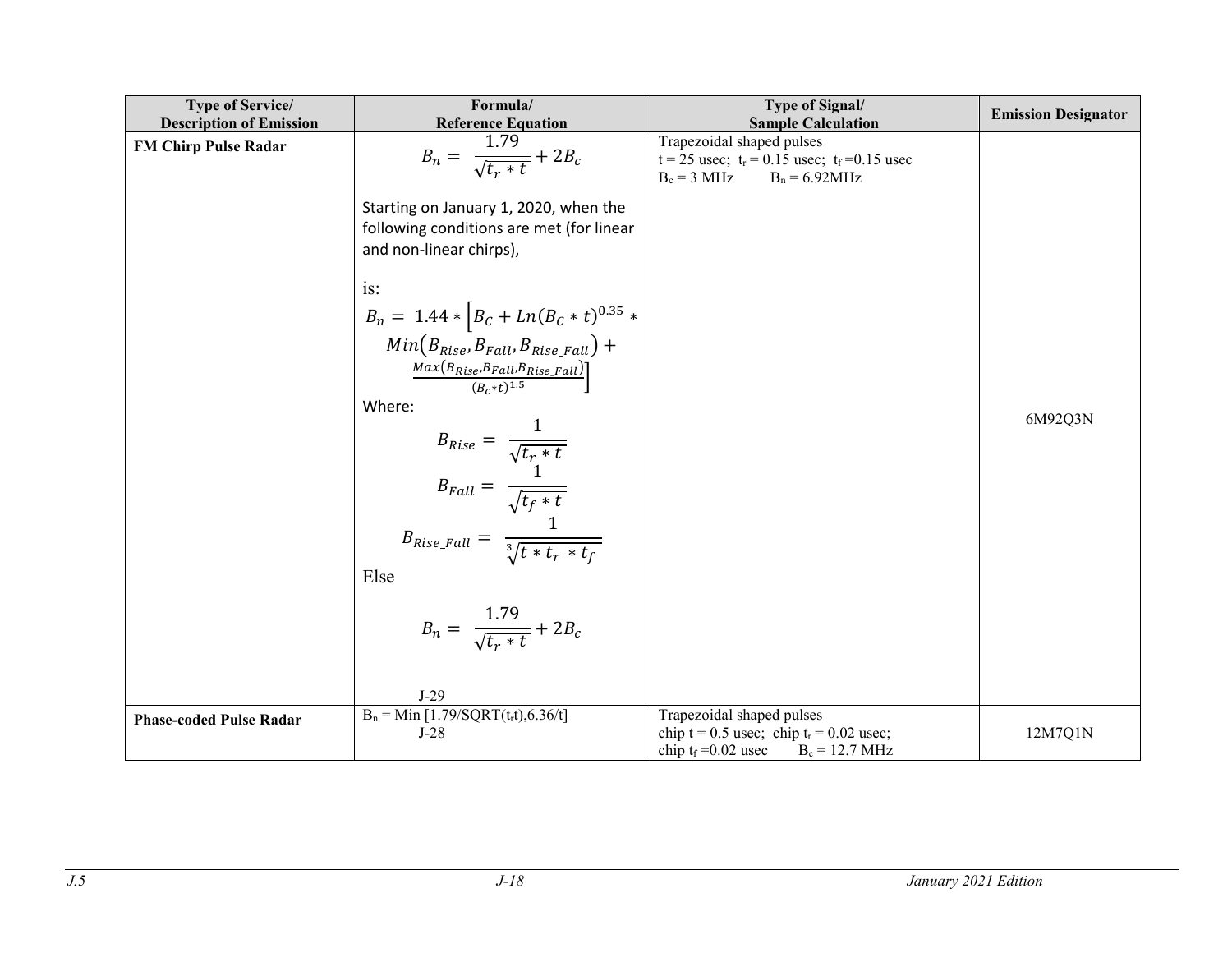<span id="page-18-0"></span>

| <b>Type of Service/</b>               | Formula/                               | <b>Type of Signal/</b>                                   | <b>Emission Designator</b> |
|---------------------------------------|----------------------------------------|----------------------------------------------------------|----------------------------|
| <b>Description of Emission</b>        | <b>Reference Equation</b>              | <b>Sample Calculation</b>                                |                            |
| <b>VHF Omnidirectional Range</b>      | $B_n = 2C_{max} + 2M + 2KD$            | Carrier DSB modulated by:                                |                            |
| (VOR)                                 | $K = 1$ (Typical)                      | 1) 30 Hz subcarrier                                      |                            |
| Analog DSB AM with                    |                                        | 2) 9960 Hz subcarrier with 30 Hz FM tone;                | 20K90A2A (without          |
| subcarriers                           |                                        | $D = 480$ Hz                                             | voice)                     |
|                                       |                                        | 3) 3 kHz voice channel                                   | 20K9A9W (voice)            |
|                                       |                                        | 4) keyed 1020 Hz subcarrier                              |                            |
|                                       |                                        | $C_{\text{max}}$ = 9960 Hz; M = 30 Hz; D = 480 Hz        |                            |
|                                       | $J-14$                                 | $B_n = 20.9$ kHz                                         |                            |
| <b>Marker Beacon</b>                  | $B_n = 2C_{max}$                       | Carrier modulated by: 33                                 | 800HA2A                    |
| AM-DSB Tone modulated                 |                                        | 400 Hz tone (Outer marker) $B_n = 800$ Hz                | 2K60A2A                    |
|                                       |                                        | 1.3 kHz tone (Mid marker)<br>$B_n = 2.6$ kHz             | 6K00A2A                    |
|                                       | $J-13$                                 | 3 kHz tone (Inner marker)<br>$B_n = 6$ kHz               |                            |
| <b>DME</b>                            | $B_n = Min [1.79/SQRT(t_r t), 6.36/t]$ | Sequence of position modulated pulses                    | 650K00M1A                  |
| Distance Measuring Equipment          | $J-27$                                 | $t = 3.5$ us; $t_r = 2.5$ us; $t_f = 2.5$ us             | 605K00M1A                  |
| Interrogator & transponder            |                                        | $B_n = 605$ kHz (typ. rounded to 650 kHz)                |                            |
| <b>TACAN</b>                          | $B_n = Min [1.79/SQRT(t_r t), 6.36/t]$ | Sequence of position modulated pulses                    |                            |
| <b>Tactical Air Navigation System</b> | $J-27$                                 | $t = 3.5$ us; $t_r = 2.5$ us; $t_f = 2.5$ us             | 650K00V1A                  |
|                                       |                                        | $B_n = 605$ kHz (typ. rounded to 650 kHz)                |                            |
| <b>IFF</b>                            | $B_n = Min [1.79/SQRT(t_r t), 6.36/t]$ | IFF Mode 4 response                                      |                            |
| Identification Friend or Foe          |                                        | Sequence of position modulated pulses                    | 10M0M1D                    |
| Transponder                           | $J-27$                                 | $t \approx .5$ us; $t_r = .065$ us; $t_f = .08$ us       |                            |
| Pulse position modulation             |                                        | $B_n \approx 10 \text{ MHz}$                             |                            |
| <b>ATCRBS</b>                         | $B_n = Min [1.79/SQRT(trt), 6.36/t]$   | Sequence of position modulated pulses                    |                            |
| Air Traffic Control Radar Beacon      |                                        | $t = 0.8$ us; $t_r = 0.05$ to 0.1 us;                    | 6M00M1D                    |
| System Interrogator                   | $J-27$                                 | $t_f = 0.05$ to 0.2 us                                   |                            |
|                                       |                                        | $B_n \approx 6.3$ MHz (typ. rounded to 6 MHz)            |                            |
| <b>Mode S</b>                         | $B_n = Min [1.79/SQRT(t_r t), 6.36/t]$ | Sequence of position modulated pulses some of            |                            |
| Interrogator                          |                                        | which are biphase modulated                              | 21M5V1D                    |
|                                       | $J-28$                                 | chip t = 0.25 us; chip t <sub>r</sub> $\approx$ 0.028 us |                            |
|                                       |                                        | $B_n \approx 21.5 \text{ MHz}$                           |                            |
| <b>ILS</b> Localizer                  | $B_n = 2C_{max}$                       | Carrier modulated by: <sup>30</sup>                      | 2K04A1A                    |
| <b>Instrument Landing System</b>      |                                        | 1. 90 Hz tone                                            |                            |
| AM-DSB                                |                                        | 2.<br>150 Hz tone                                        | 10K04A9W                   |
|                                       |                                        | 1020 Hz tone<br>$\mathfrak{Z}$ .                         | 8K00A9W                    |
|                                       | $J-13$                                 | $B_n = 2.04kHz$                                          |                            |

<sup>&</sup>lt;sup>33</sup> Although one or more tones may periodically be modulated with low speed Morse code identification or other low speed data, it is considered inconsequential to the overall bandwidth.